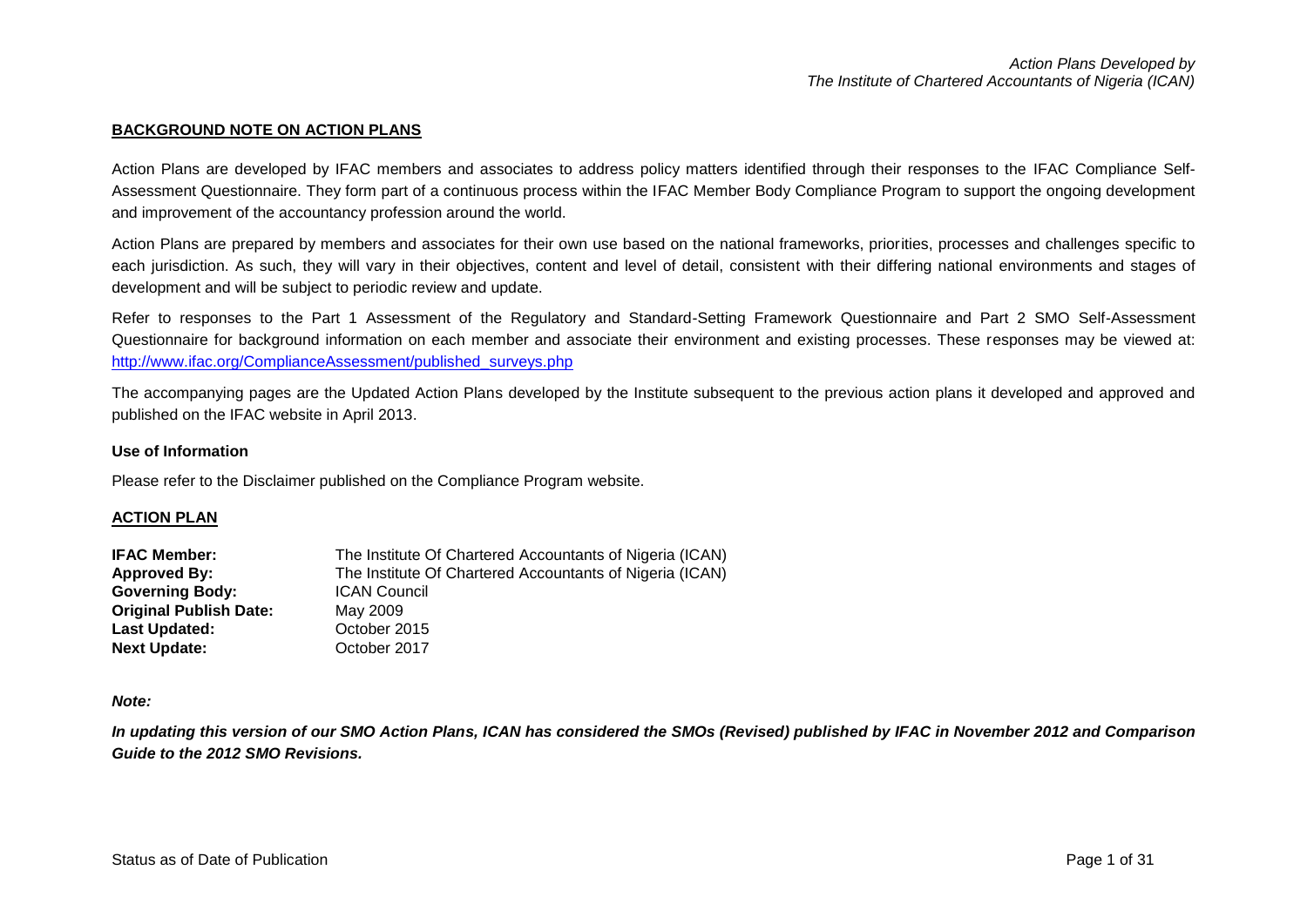# **GLOSSARY**

| <b>CAMA</b>    | <b>Companies and Allied Matters Act</b>                    |
|----------------|------------------------------------------------------------|
| <b>CFMF</b>    | <b>Corporate Finance Management Faculty</b>                |
| <b>CIPFA</b>   | Chartered Institute of Public Finance and Accountancy (UK) |
| C&MD           | Communication & Marketing Directorate                      |
| <b>CPD</b>     | <b>Continuous Professional Development</b>                 |
| ED             | <b>Exposure Draft</b>                                      |
| <b>FRC</b>     | <b>Financial Reporting Council of Nigeria</b>              |
| <b>FRFB</b>    | <b>Financial Reporting Faculty Board</b>                   |
| HoD            | <b>Head of Department</b>                                  |
| <b>I&amp;D</b> | Investigation & Discipline                                 |
| <b>IAASB</b>   | International Auditing and Assurance Standards Board       |
| <b>IAESB</b>   | International Accounting Education Standards Board         |
| <b>IASB</b>    | <b>International Accounting Standards Board</b>            |
| <b>IESs</b>    | <b>International Education Standards</b>                   |
| <b>IESBAs</b>  | International Ethics Standards Board for Accountants       |
| <b>IFRS</b>    | <b>International Financial Reporting Standards</b>         |
| <b>IPSASs</b>  | <b>International Public Sector Accounting Standards</b>    |
| <b>IPSASB</b>  | International Public Sector Accounting Standards Board     |
| <b>ISA</b>     | International Standards on Auditing                        |
| <b>ISQC1</b>   | <b>International Standard on Quality Control 1</b>         |
| <b>MAC</b>     | <b>Membership Affairs Committee</b>                        |
| <b>MCPE</b>    | <b>Mandatory Continuing Professional Education</b>         |
| ME&T           | Members' Education & Training                              |
| MoU            | Memorandum of Understanding                                |
| <b>NSA</b>     | Nigerian Standards on Auditing                             |
| NSQC 1         | Nigerian Standard on Quality Control 1                     |
| <b>PCAS</b>    | Private Company Audit Software                             |
| <b>PEs</b>     | <b>Professional Examinations</b>                           |
| <b>PEC</b>     | <b>Professional Examinations Committee</b>                 |
| <b>PFM</b>     | <b>Public Financial Management</b>                         |
| <b>PFMFB</b>   | <b>Public Finance Management Faculty Board</b>             |
| <b>PPM</b>     | <b>Professional Practice Monitoring</b>                    |
| <b>PPMC</b>    | <b>Professional Practice Monitoring Committee</b>          |
| QA             | <b>Quality Assurance</b>                                   |
| R/CE           | <b>Registrar/Chief Executive</b>                           |
| <b>SAs</b>     | <b>Students' Affairs</b>                                   |
| <b>SAC</b>     | <b>Student Affairs Committee</b>                           |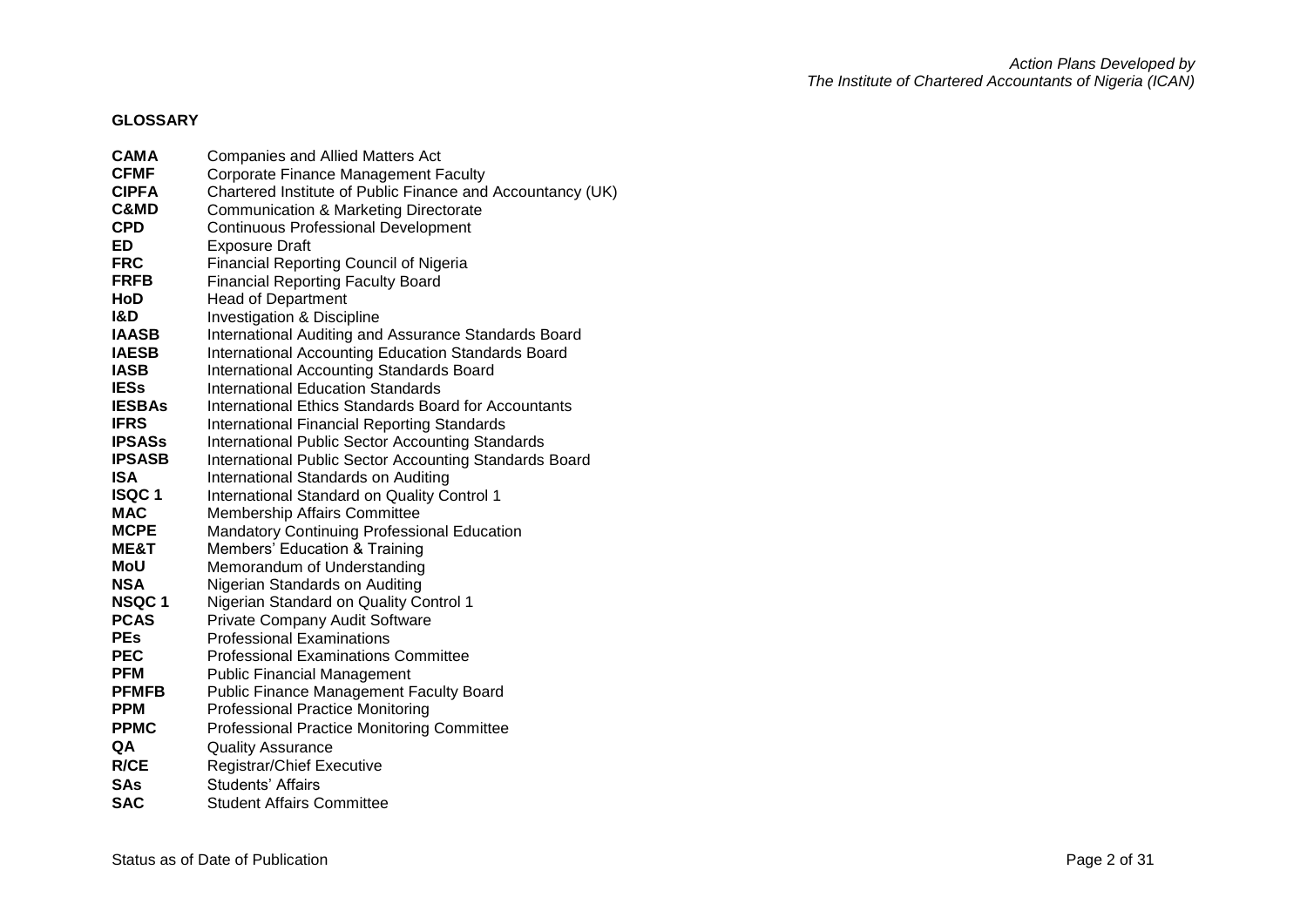## **GLOSSARY CONTINUED**

- **SASs** Statement of Accounting Standards<br> **SMEs** Small and Medium-sized Enterprises
- **SMEs** Small and Medium-sized Enterprises<br>**SMOs** Statements of Membership Obligation
- **SMOs** Statements of Membership Obligations<br> **SMPs** Small and Medium-sized Practices
- **SMPs** Small and Medium-sized Practices<br> **T&E** Technical & Education
- **T&E Technical & Education**<br>**TRPPC Technical.** Research are
- Technical, Research and Public Policy Committee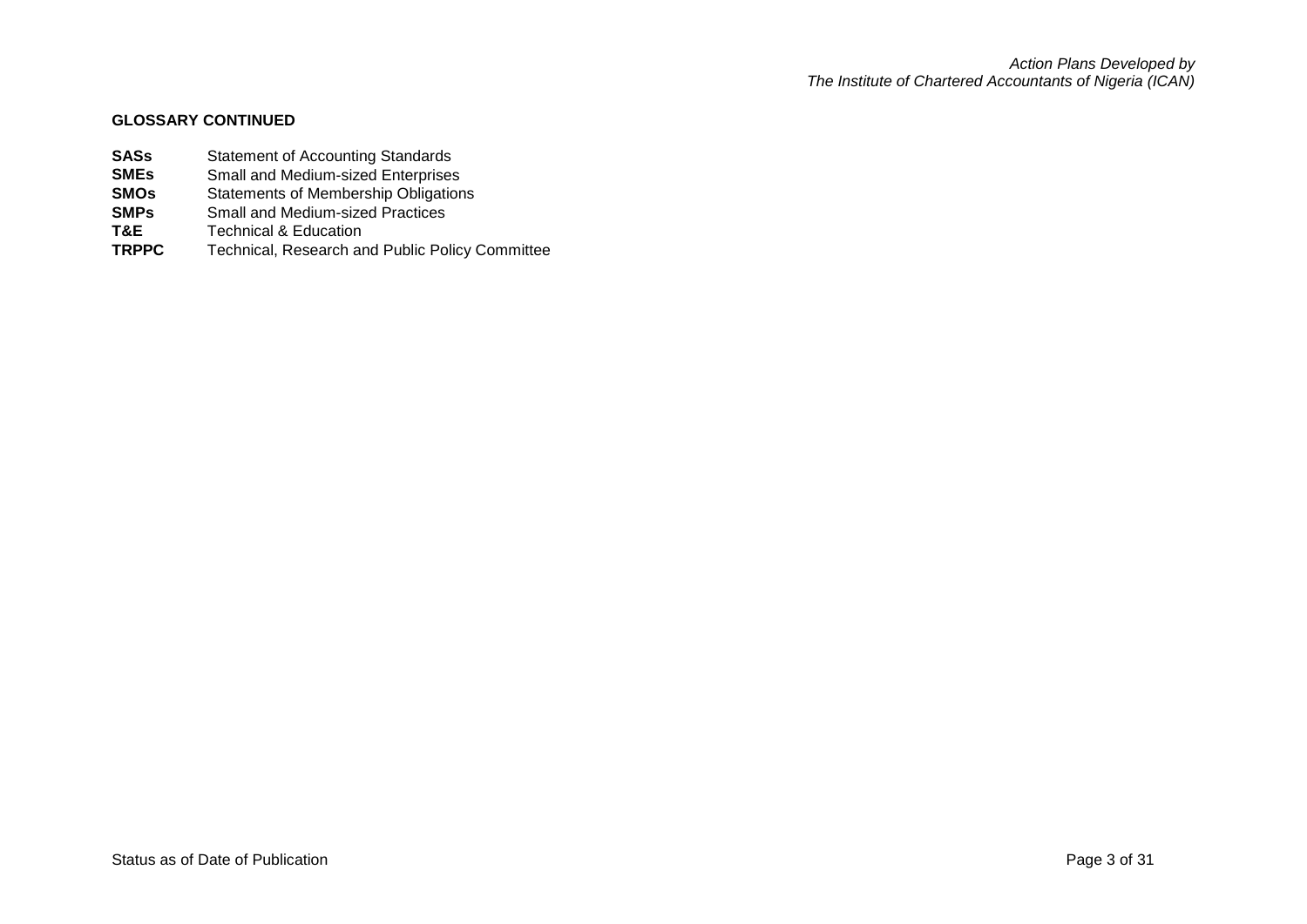# **Action Plan Subject:** SMO 1–Quality Assurance **Action Plan Objective:** To consolidate the Quality Assurance review system in line with SMO 1

## **Background:**

Prior to 2009, no Quality Assurance (QA) review system was established in Nigeria. ICAN had adopted, with modifications, the International Standard on Quality Control (ISQC) 1 as the quality control standard (Nigerian Standard on Quality Control 1 – NSQC 1) to be used by its members and has assisted audit firms with its implementation. Since then, ICAN has established and is implementing a Quality Assurance review system. In 2014, eighty two firms were reviewed. The existing QA review system is in line with the requirements of SMO 1 (revised 2012).

However, with the passage of the Financial Reporting Council (FRC) Act No. 6, 2011, the Institute now has a shared responsibility to implement a Quality Assurance review with Financial Reporting Council (FRC) of Nigeria. The enabling Act of FRC charged it with the responsibility to implement a Quality Assurance review for firms performing audit of listed and other Public Interest Entities. In furtherance of this, the Federal Government released in October 2014, a Gazette on the Guidelines/Regulations for Inspection and Monitoring of Reporting Entities.

The FRC has not started exercising its mandate to conduct QA reviews for PIEs and there is no time for commencement. The existing QA system is in line with the requirements of SMO 1 (revised 2012) as indicated on the cover page of this document.

| #  | <b>Start Date</b>                                                                    | <b>Actions</b>                                                                                                                                                                             | <b>Completion</b><br><b>Date</b> | <b>Responsibility</b>                                | <b>Resource</b>                               |  |  |
|----|--------------------------------------------------------------------------------------|--------------------------------------------------------------------------------------------------------------------------------------------------------------------------------------------|----------------------------------|------------------------------------------------------|-----------------------------------------------|--|--|
|    | Consolidation of Subsisting Quality Assurance Review System in accordance with SMO 1 |                                                                                                                                                                                            |                                  |                                                      |                                               |  |  |
| л. | May 3,<br>2011                                                                       | Accelerate/intensify the activities of the Quality<br>Assurance (QA) review system.<br>(Note: All practising firms are to be covered and all aspects<br>of the practice will be reviewed). | Ongoing                          | Chairman, ICAN Council<br>Chairman, PPMC<br>HoD, PPM | Chairman, ICAN<br>Council,<br>Chairman, PPMC  |  |  |
| 2. | April 15,<br>2012                                                                    | Administer questionnaires to obtain and subsequently<br>analyse information received from members about their<br>practices and all aspects of the practice.                                | Ongoing                          | Chairman, ICAN Council<br>Chairman, PPMC<br>HoD PPM  | Chairman, ICAN<br>Council,<br>R/CE            |  |  |
| 3. | May 4,<br>2015                                                                       | Evolve and adopt a 5-year cycle for review of all practices.                                                                                                                               | May 3,<br>2020                   | Chairman ICAN Council<br>Chairman, PPMC<br>HoD, PPM  | Chairman, ICAN<br>Council,<br>Chairman, PPMC  |  |  |
| 4. | September 2,<br>2012                                                                 | Review cost implications of the continuing implementation<br>of the QA review system.                                                                                                      | Ongoing                          | Chairman ICAN Council<br>Chairman, PPMC<br>HoD, PPM  | Chairman, ICAN,<br>Council.<br>Chairman, PPMC |  |  |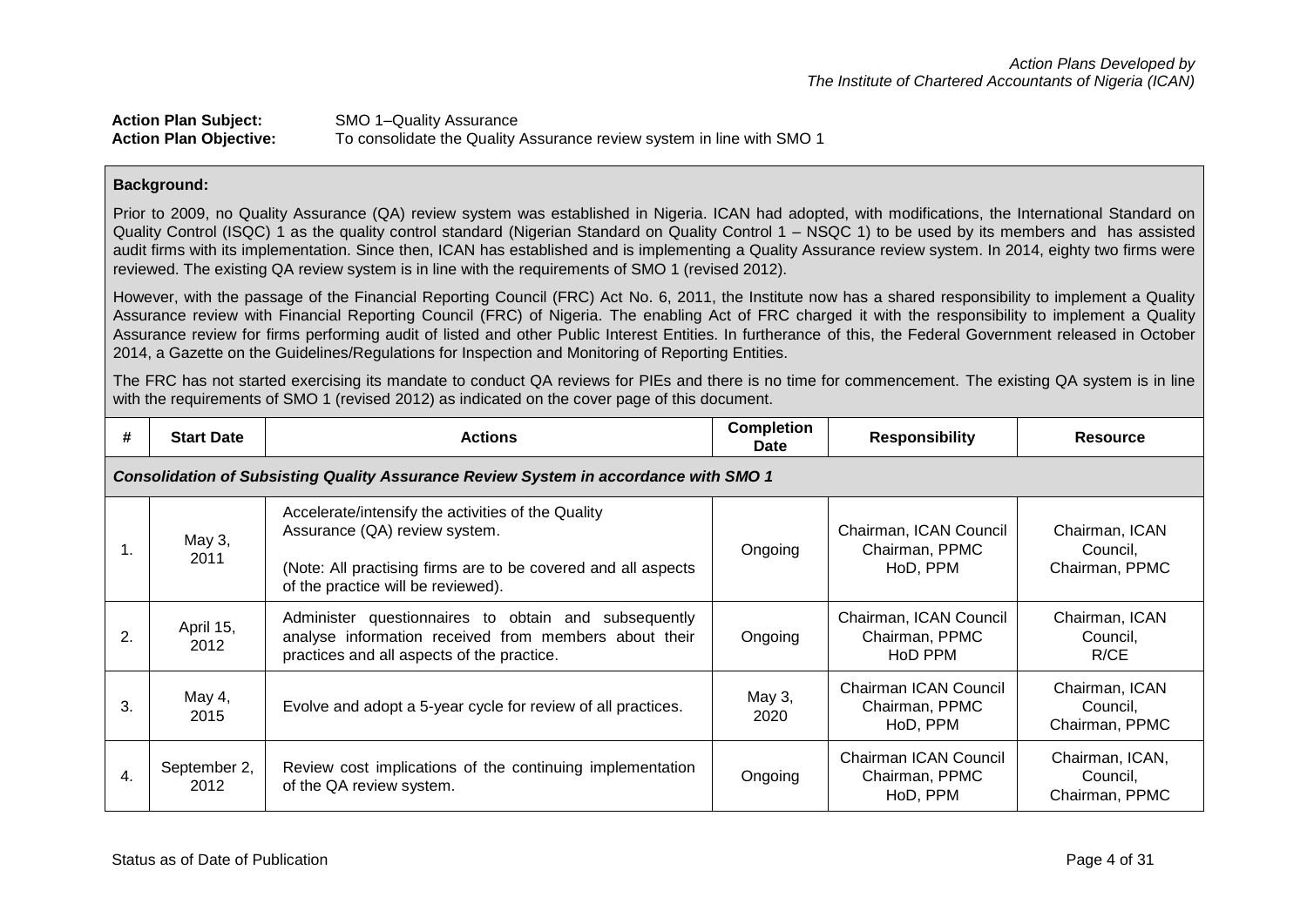| #  | <b>Start Date</b>    | <b>Actions</b>                                                                                                                                                                                                                                                                                                                                                                                                                                                                                                                                                                                                                                                                                                                                                            | <b>Completion</b><br><b>Date</b> | <b>Responsibility</b>                                        | <b>Resource</b>                                       |
|----|----------------------|---------------------------------------------------------------------------------------------------------------------------------------------------------------------------------------------------------------------------------------------------------------------------------------------------------------------------------------------------------------------------------------------------------------------------------------------------------------------------------------------------------------------------------------------------------------------------------------------------------------------------------------------------------------------------------------------------------------------------------------------------------------------------|----------------------------------|--------------------------------------------------------------|-------------------------------------------------------|
| 5. | December 13,<br>2013 | Obtain ICAN Council's approval for the revised budget and<br>funding of the updated QA review system.                                                                                                                                                                                                                                                                                                                                                                                                                                                                                                                                                                                                                                                                     | Completed                        | Chairman, ICAN<br>Council,<br>Chairman, PPMC,<br>HOD, PPM    | Chairman, ICAN<br>Counci,l<br>HoD, PPM                |
| 6. | May 1,<br>2015       | Seek external and alternative funding options for the<br>revised budget of QA.                                                                                                                                                                                                                                                                                                                                                                                                                                                                                                                                                                                                                                                                                            | Ongoing                          | Chairman, ICAN<br>Council,<br>R/CE<br>Chairman, PPMC         | Chairman, ICAN<br>Council,<br>R/CE,<br>Chairman, PPMC |
| 7. | April 1,<br>2012     | Update time table for QA reviews.                                                                                                                                                                                                                                                                                                                                                                                                                                                                                                                                                                                                                                                                                                                                         | Ongoing                          | Chairman, ICAN<br>Council,<br>Chairman, PPMC<br>HoD, PPM     | Chairman, ICAN<br>Council, R/CE                       |
| 8. | April 15,<br>2012    | Create awareness for the established reporting process for<br>the QA reviews. The reporting process includes the<br>following steps:<br>Submission of QA reports by reviewers;<br>$\bullet$<br>Consideration of QA reports by<br>appropriate<br>$\bullet$<br>Committees;<br>Communication by the Institute with firms reviewed to<br>$\bullet$<br>action<br>receive<br>plans<br>and<br>agreement<br>on<br>recommendations<br>firms<br>for<br>$\overline{a}$<br>further<br>meet<br>professional and quality control requirements;<br>Publication of annual reports on quality reviews held<br>$\bullet$<br>highlighting areas of common weaknesses and<br>departures from best practices;<br>Follow-up implementation of action plans and<br>$\bullet$<br>recommendations. | Ongoing                          | Chairman, PPMC<br>HoD, PPM, Chairman,<br><b>ICAN Council</b> | Chairman, ICAN<br>Council, Chairman,<br><b>PPMC</b>   |
| 9. | February 1,<br>2014  | Encourage SMPs to adopt audit software to improve quality<br>of their processes and services.                                                                                                                                                                                                                                                                                                                                                                                                                                                                                                                                                                                                                                                                             | Ongoing                          | Chairman, ICAN<br>Council, R/CE,<br>Chairman, PPMC           | Chairman, ICAN<br>Council, R/CE,<br>Chairman, PPMC    |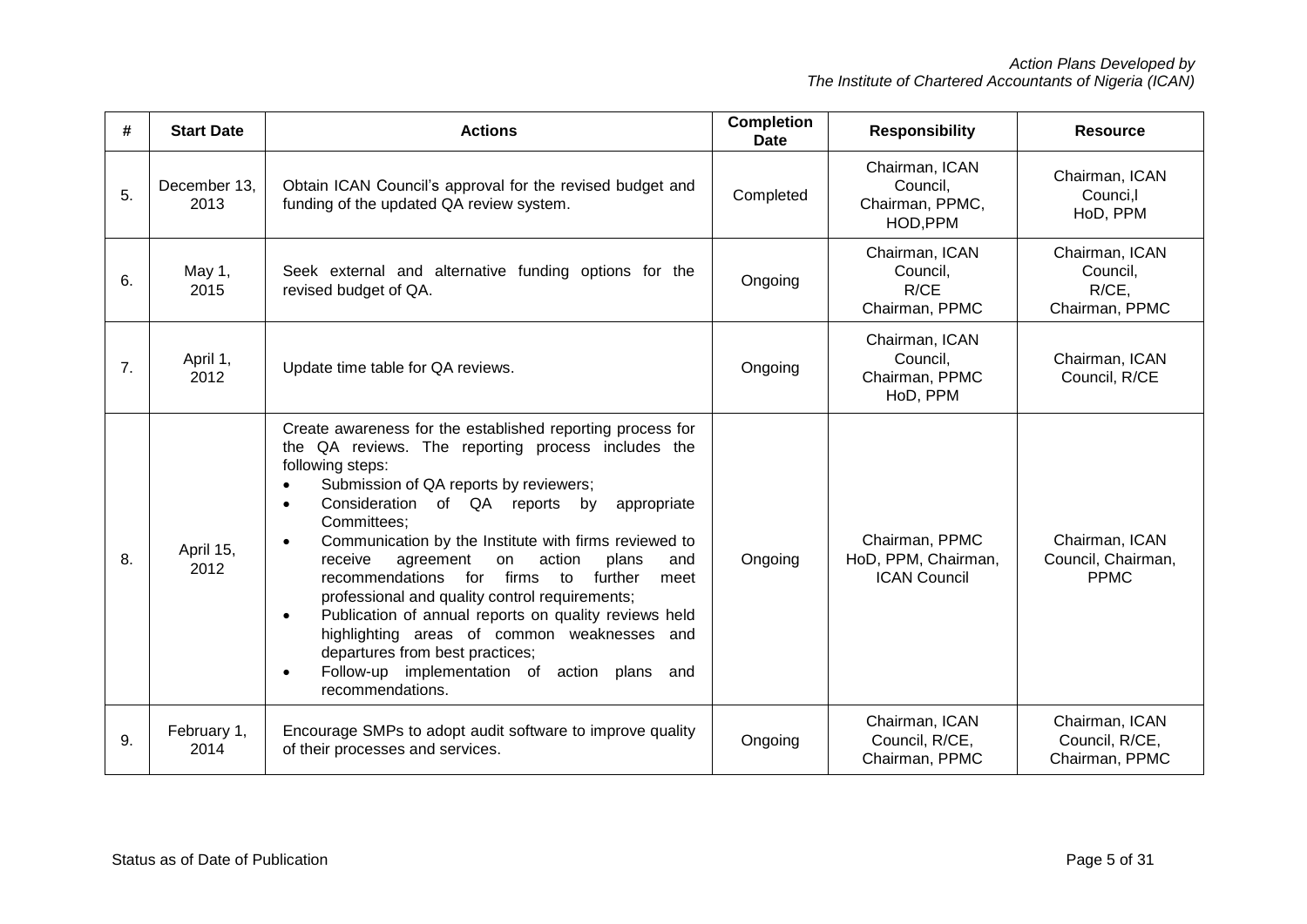| #   | <b>Start Date</b>   | <b>Actions</b>                                                                                                                                                                                                                                                                          | <b>Completion</b><br><b>Date</b> | <b>Responsibility</b>                                                       | <b>Resource</b>                                                               |
|-----|---------------------|-----------------------------------------------------------------------------------------------------------------------------------------------------------------------------------------------------------------------------------------------------------------------------------------|----------------------------------|-----------------------------------------------------------------------------|-------------------------------------------------------------------------------|
| 10. | January 2,<br>2013  | Consolidate working relationship with FRC:<br>Continue to engage the leadership of FRC on joint<br>$\bullet$<br>Quality Assurance responsibility;<br>Execute agreed MoU for collaboration;<br>$\bullet$<br>Hold regular meetings with FRC<br>to<br>review<br>$\bullet$<br>achievements. | Ongoing                          | Chairman, ICAN<br>Council, R/CE,<br>Chairman, PPMC                          | Chairman, ICAN<br>Council, R/CE                                               |
|     |                     | Strengthening Practice Monitoring Department and Enhancing the Capacity of Practice Monitoring Teams                                                                                                                                                                                    |                                  |                                                                             |                                                                               |
| 11. | May 4,<br>2015      | Enhance the technical capacity of staff to continue to<br>support the QA reviewers in their tasks.                                                                                                                                                                                      | Ongoing                          | Chairman, ICAN<br>Council, R/CE,<br>Chairman, PPMC                          | Chairman, ICAN<br>Council, R/CE,<br>Chairman, PPMC                            |
| 12. | May 4,<br>2014      | Recruit suitably qualified staff for the department by means<br>of advertisement or head hunting:<br><b>Recruit Technical Director;</b><br>$\bullet$<br>Recruit additional qualified staff.<br>$\bullet$                                                                                | Ongoing<br>Completed<br>Ongoing  | Chairman, ICAN<br>Council, R/CE,<br>Chairman, PPMC                          | Chairman, ICAN<br>Council, R/CE,<br>Chairman, PPMC                            |
| 13. | May 2,<br>2012      | Organize orientation, training and re-training for staff.<br>Build capacity within the Institute's secretariat to provide an<br>interface between the QA reviewers and the firms to be<br>reviewed.                                                                                     | Ongoing<br>Ongoing               | Chairman, ICAN Council<br>R/CE<br>Chairman, PPMC<br>HoD, PPM,<br>HoD, Legal | Chairman, ICAN<br>Council, R/CE,<br>Chairman, PPMC,<br>HoD PPM,<br>HoD, Legal |
| 14. | June 1,<br>2015     | To implement possible sanctions for infractions.                                                                                                                                                                                                                                        | Ongoing                          | Chairman, ICAN<br>Council, R/CE,<br>Chairman, PPMC,<br>HoD, Legal           | Chairman, ICAN,<br>Council, R/CE,<br>Chairman, PPMC, HoD,<br>Legal            |
| 15. | February 2,<br>2012 | Advertise job offers and recruiting QA reviewers. Organise<br>orientation for QA reviewers.                                                                                                                                                                                             | Ongoing                          | Chairman, ICAN<br>Council, R/CE,<br>Chairman, PPMC,<br>HoD, PPM             | Chairman, ICAN,<br>Council, R/CE                                              |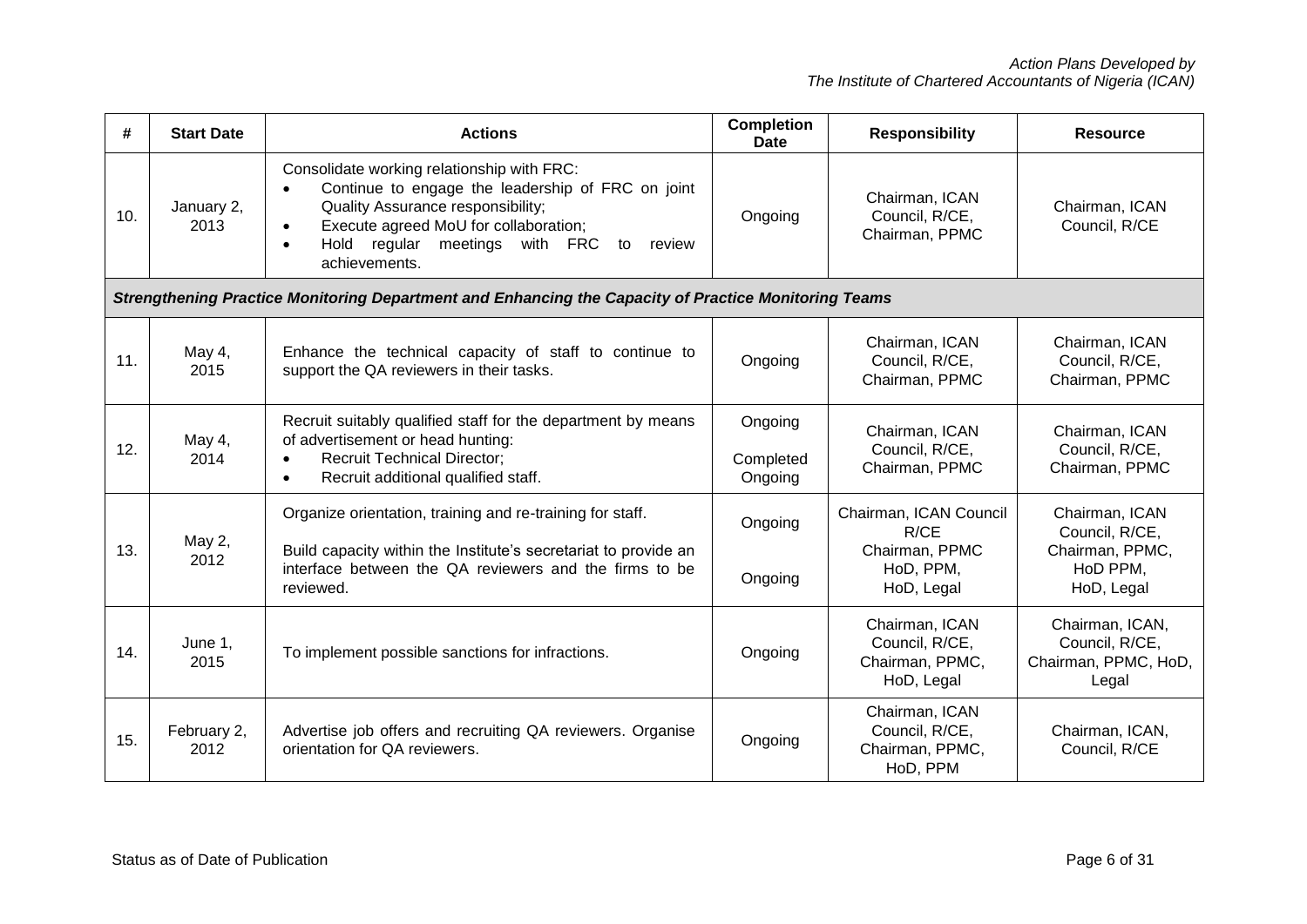| #   | <b>Start Date</b>   | <b>Actions</b>                                                                                                                                                                                                                                                                                                                                                                                                                                                                                                                                                                                                                                                                                                                                                                              | <b>Completion</b><br>Date | <b>Responsibility</b>                                           | <b>Resource</b>                                                 |
|-----|---------------------|---------------------------------------------------------------------------------------------------------------------------------------------------------------------------------------------------------------------------------------------------------------------------------------------------------------------------------------------------------------------------------------------------------------------------------------------------------------------------------------------------------------------------------------------------------------------------------------------------------------------------------------------------------------------------------------------------------------------------------------------------------------------------------------------|---------------------------|-----------------------------------------------------------------|-----------------------------------------------------------------|
| 16. | January 2,<br>2013  | Develop Quality Assurance review system guidelines.<br>Quality Assurance review system guidelines entail:<br>Evaluating independence of practice reviewers;<br>Codifying the quality assurance review procedures;<br>$\bullet$<br>Assuring the confidentiality of the clients' information;<br>$\bullet$<br>Determining the qualification of reviewers;<br>$\bullet$<br>Evaluating corrective actions taken by the firms based<br>on previous review exercise;<br>Reporting conclusion of QA reviews to appropriate<br>$\bullet$<br>authorities:<br>Evaluating adequacy of resources of QA exercise;<br>$\bullet$<br>Evaluating the skills and competencies of the QA<br>$\bullet$<br>review team.<br>Note:<br>ICAN now has a document titled, "Standards, Codes<br>and Procedures manual." | Completed                 | Chairman, ICAN<br>Council, R/CE,<br>Chairman, PPMC,<br>HoD, PPM | Chairman, ICAN<br>Council, R/CE,<br>Chairman, PPMC,<br>HoD, PPM |
|     |                     | <b>Supporting Implementation of the Quality Assurance Review System</b>                                                                                                                                                                                                                                                                                                                                                                                                                                                                                                                                                                                                                                                                                                                     |                           |                                                                 |                                                                 |
| 17. | December 1,<br>2011 | regular seminars<br>Organize<br>members'<br>to increase<br>awareness about the QA review system. The training will<br>focus on:<br><b>Objectives of Practice Monitoring;</b><br><b>Systems of Quality Control;</b><br>$\bullet$<br>Guidelines for Mandatory Continuing Professional<br>$\bullet$<br>Education (MCPE).                                                                                                                                                                                                                                                                                                                                                                                                                                                                       | Ongoing                   | Chairman, PPMC,<br>HoD, PPM                                     | Chairman, ICAN<br>Council, R/CE                                 |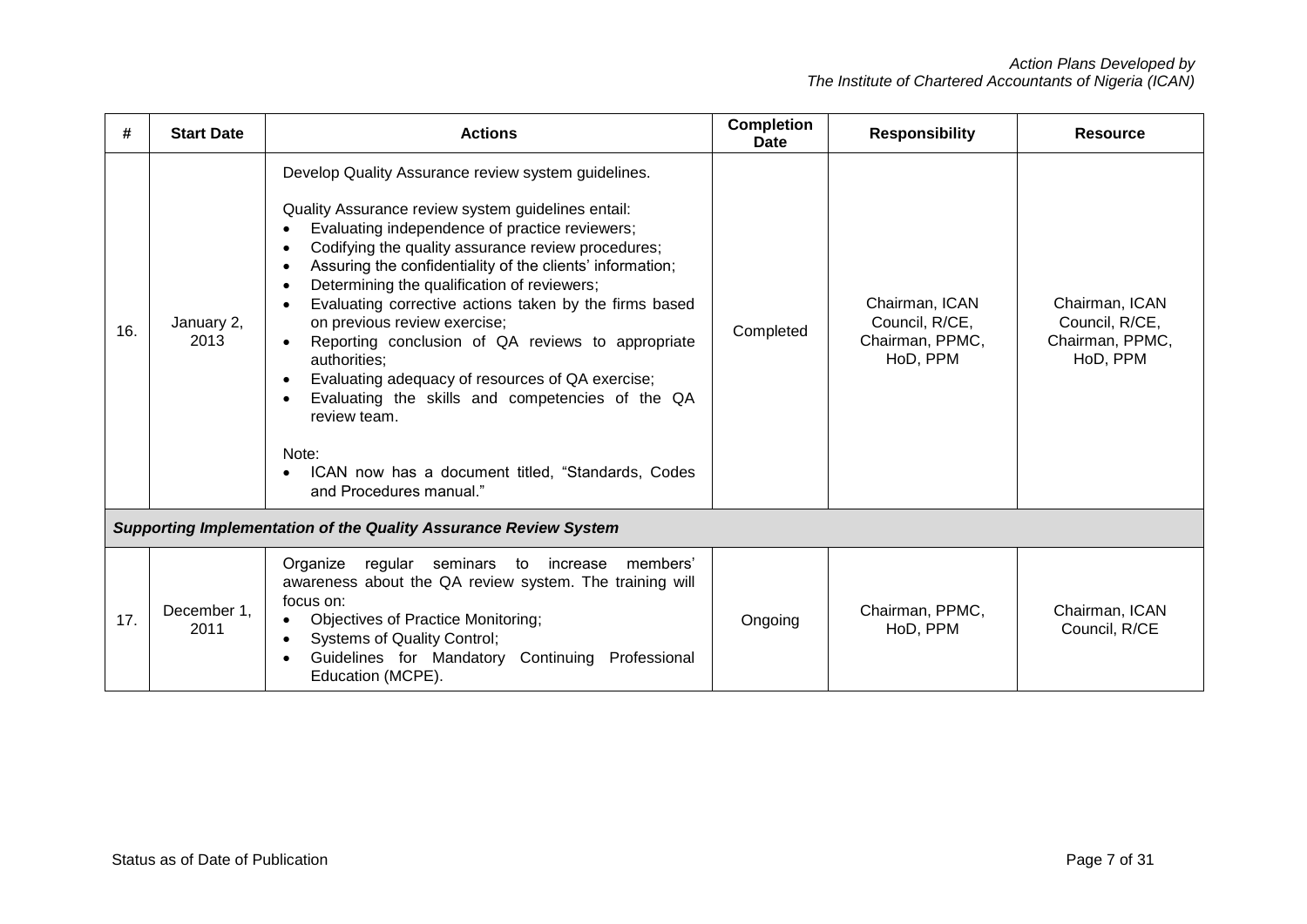| #   | <b>Start Date</b>   | <b>Actions</b>                                                                                                                                                                                                                                                                                                                                                                                                                                                                                                                                                                                                                                                                                                                 | <b>Completion</b><br><b>Date</b> | <b>Responsibility</b>                              | <b>Resource</b>                                    |
|-----|---------------------|--------------------------------------------------------------------------------------------------------------------------------------------------------------------------------------------------------------------------------------------------------------------------------------------------------------------------------------------------------------------------------------------------------------------------------------------------------------------------------------------------------------------------------------------------------------------------------------------------------------------------------------------------------------------------------------------------------------------------------|----------------------------------|----------------------------------------------------|----------------------------------------------------|
| 18. | October 22.<br>2014 | Awareness is being created in the six geopolitical zones on<br>the following topics:<br>Ethical Issues for the Accountants in Public Practice;<br>Audit Staff Management & Practice Development;<br>$\bullet$<br>Standards, Audit Quality &<br>Practice<br>Auditina<br>$\bullet$<br>Development;<br>Financial Statement Presentation & Review of IFRS<br>Implementation;<br>Management Letters and Audit Supervision & Review;<br>$\bullet$<br><b>Clients Relationship Management;</b><br>$\bullet$<br>Managing Joint Audits;<br>$\bullet$<br><b>Audit Risk Assessment:</b><br>Substantive Testing & Audit Working Paper Files;<br>٠<br>Use of Audit Manual and Audit Programme;<br>Pre- Audit Activities and File Management. | Ongoing                          | Chairman, ICAN<br>Council, R/CE,<br>Chairman, PPMC | Chairman, ICAN<br>Council, R/CE,<br>Chairman, PPMC |
| 19. | January 2,<br>2013  | Review and update questionnaires for the QA review<br>system:<br>The questionnaires will be completed by firms on their<br>background information and quality control procedures;<br>Design a checklist for the reviewers to carry out the<br>monitoring exercise.                                                                                                                                                                                                                                                                                                                                                                                                                                                             | Completed                        | Chairman, ICAN<br>Council, R/CE,<br>Chairman, PPMC | Chairman, ICAN<br>Council, R/CE,<br>Chairman, PPMC |
| 20. | February 2,<br>2012 | Organize training for QA reviewers to cover:<br><b>Review Procedures:</b><br>$\bullet$<br>Documentation:<br>Reporting.<br>$\bullet$                                                                                                                                                                                                                                                                                                                                                                                                                                                                                                                                                                                            | Ongoing                          | Chairman, ICAN<br>Council, R/CE,<br>Chairman, PPMC | Chairman, ICAN<br>Council, R/CE,<br>Chairman, PPMC |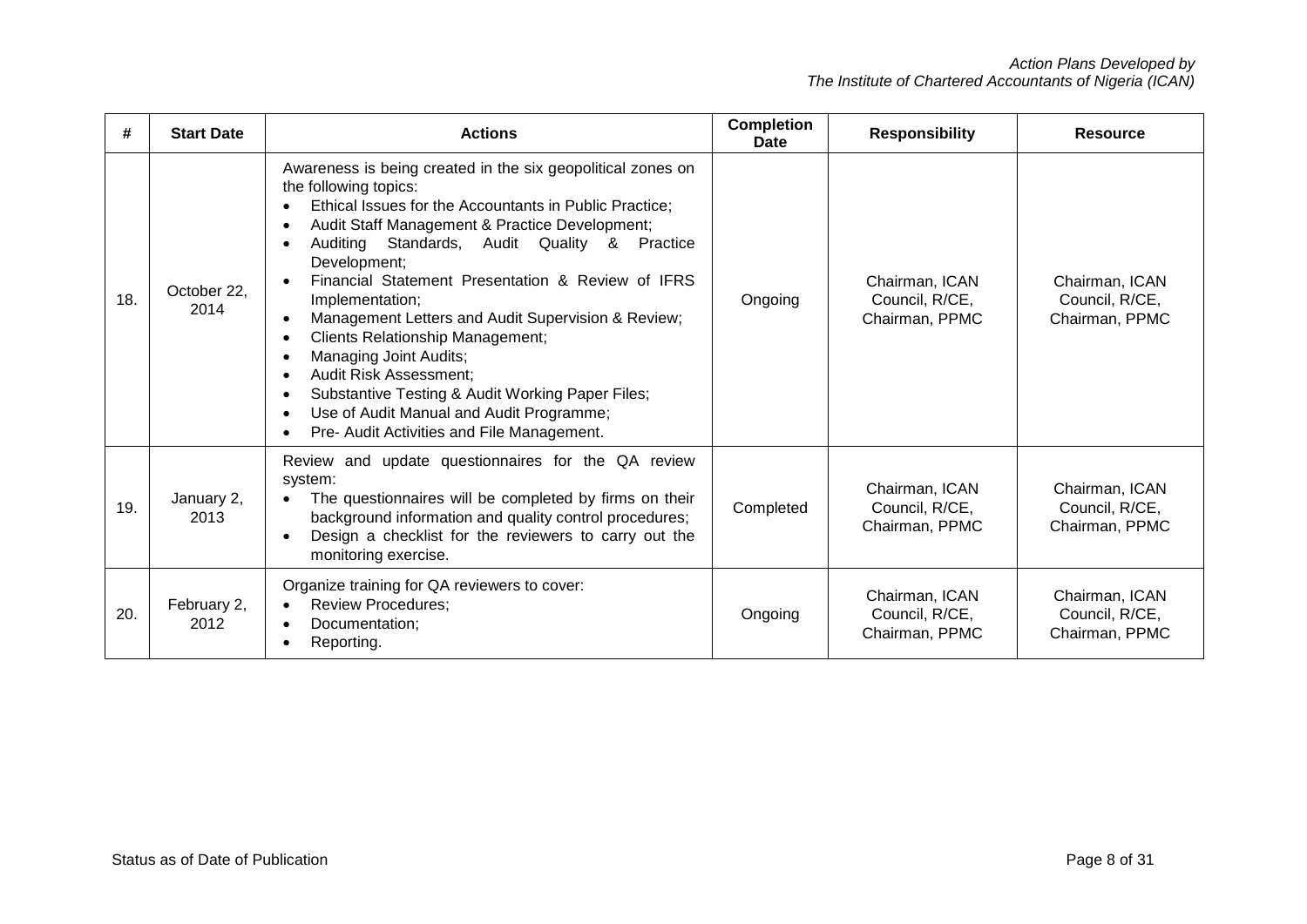| #   | <b>Start Date</b>                                                               | <b>Actions</b>                                                                                                                                                                                                                                                                                                                                                                                                                                                             | <b>Completion</b><br><b>Date</b> | <b>Responsibility</b>                                                                | <b>Resource</b>                                                                      |  |  |
|-----|---------------------------------------------------------------------------------|----------------------------------------------------------------------------------------------------------------------------------------------------------------------------------------------------------------------------------------------------------------------------------------------------------------------------------------------------------------------------------------------------------------------------------------------------------------------------|----------------------------------|--------------------------------------------------------------------------------------|--------------------------------------------------------------------------------------|--|--|
|     | Promoting and Supporting Implementation of the Revised Quality Control Standard |                                                                                                                                                                                                                                                                                                                                                                                                                                                                            |                                  |                                                                                      |                                                                                      |  |  |
| 21. | November 2,<br>2011                                                             | Include courses on Nigerian Standard on Quality Control<br>(NSQC) 1 in the annual curriculum of the Mandatory<br>Continuing Professional Education (MCPE) programme.<br>Note:                                                                                                                                                                                                                                                                                              | Ongoing                          | Chairman, ICAN<br>Council, R/CE,<br>Chairman, PPMC,<br>Chairman, ME & T,<br>HoD, PPM | Chairman, ICAN<br>Council, R/CE,<br>Chairman, PPMC,<br>HoD, PPM                      |  |  |
|     | November 2,<br>2014                                                             | NSQC 1 is an adaptation of the International Standard on<br>Quality Control 1 (ISQC 1).<br>Developed guideline on NSQC 1 to assist its members in<br>practice.                                                                                                                                                                                                                                                                                                             | Ongoing                          | Chairman, ICAN<br>Council, R/CE,<br>Chairman, PPMC,<br>Chairman, ME & T,<br>HoD, PPM | Chairman, ICAN<br>Council, R/CE,<br>Chairman, PPMC,<br>Chairman, ME & T,<br>HoD, PPM |  |  |
| 22. | January 2,<br>2012                                                              | Organize<br>regular seminars/workshops<br>to<br>increase<br>members' awareness of NSQC 1                                                                                                                                                                                                                                                                                                                                                                                   | Ongoing                          | Chairman, ICAN<br>Council, R/CE,<br>Chairman, PPMC                                   | Chairman, ICAN<br>Council, R/CE,<br>Chairman, PPMC                                   |  |  |
| 23. | October 22,<br>2014                                                             | Awareness is being created in the six geopolitical zones on<br>the following topics:<br>Audit manual/methodology 1<br>Audit manual/methodology 2<br>Pre audit activities including basic audit planning,<br>understanding clients' business, budgets etc.<br>File management<br>$\bullet$<br>Use of audit manual<br>Audit programme<br>Audit risk assessments<br>Substantive procedures<br>Audit working papers<br>Audit conclusions:<br>Financial statements presentation | Ongoing                          | Chairman, PPMC,<br>HoD, PPM                                                          | Chairman, ICAN<br>Council, R/CE                                                      |  |  |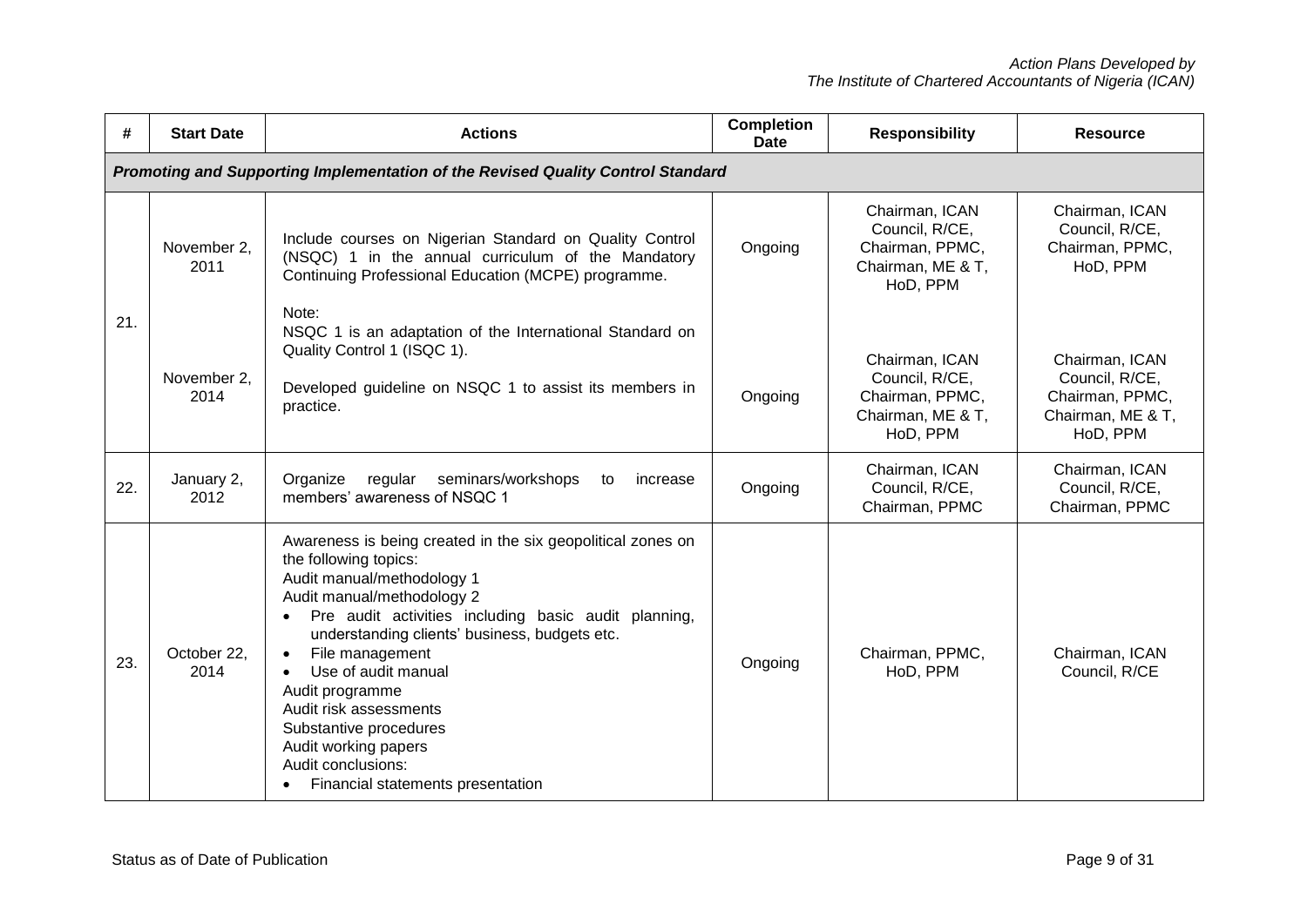| #   | <b>Start Date</b> | <b>Actions</b>                                                                                                                                                                                                                                                                                                                                                                                                                                      | <b>Completion</b><br><b>Date</b> | <b>Responsibility</b>                                           | <b>Resource</b>                                                 |
|-----|-------------------|-----------------------------------------------------------------------------------------------------------------------------------------------------------------------------------------------------------------------------------------------------------------------------------------------------------------------------------------------------------------------------------------------------------------------------------------------------|----------------------------------|-----------------------------------------------------------------|-----------------------------------------------------------------|
|     |                   | Review of IFRS implementation<br>$\bullet$<br>Audit supervision and review<br>٠<br><b>Management letters</b><br>$\bullet$<br>Ethics of the profession<br>Marketing of professional services<br>Fee Negotiation<br>Audit staff recruitment & development<br>Current issues in practice (FRC, CAMA etc.)<br>Partnership agreement and mergers<br>Peer review<br>Engagement quality assurance<br>Managing clients relationship<br>Managing joint audit |                                  |                                                                 |                                                                 |
| 24. | June 1,<br>2011   | Issue practice statement as guidance notes on the<br>implementation of NSQC 1 for the benefit of members.<br>Note:<br>The Institute has developed the following:<br>Reviewers' guidelines;<br>$\bullet$<br>Audit engagement questionnaire;<br>$\bullet$<br>NSQC 1 Guidelines:<br>$\bullet$<br>Checklist on CAMA/FRC Act;<br>Group Audit Questionnaire.<br>$\bullet$                                                                                 | Ongoing                          | Chairman, ICAN<br>Council, R/CE,<br>Chairman, PPMC,<br>HoD, PPM | Chairman, ICAN<br>Council, R/CE,<br>Chairman, PPMC,<br>HoD, PPM |
| 25. | October<br>2014   | Developed guidelines on NSQC 1 to assist members in<br>practice.                                                                                                                                                                                                                                                                                                                                                                                    | Ongoing                          | Chairman, ICAN<br>Council, R/CE,<br>Chairman, PPMC              | Chairman, ICAN<br>Council, R/CE,<br>Chairman, PPMC              |
| 26. | April 15,<br>2012 | Develop and publish Practice Manual for SMPs.                                                                                                                                                                                                                                                                                                                                                                                                       | Ongoing                          | Chairman, ICAN<br>Council, R/CE,<br>Chairman, PPMC,<br>HoD, PPM | Chairman, ICAN<br>Council, R/CE                                 |
| 27. | June 1,<br>2014   | Adapt Guidelines for Practice Management issued by IFAC<br>for SMPs.                                                                                                                                                                                                                                                                                                                                                                                | Completed                        | Chairman, PPMC,<br>HoD, PPM                                     | Chairman, PPMC,<br>HoD, PPM                                     |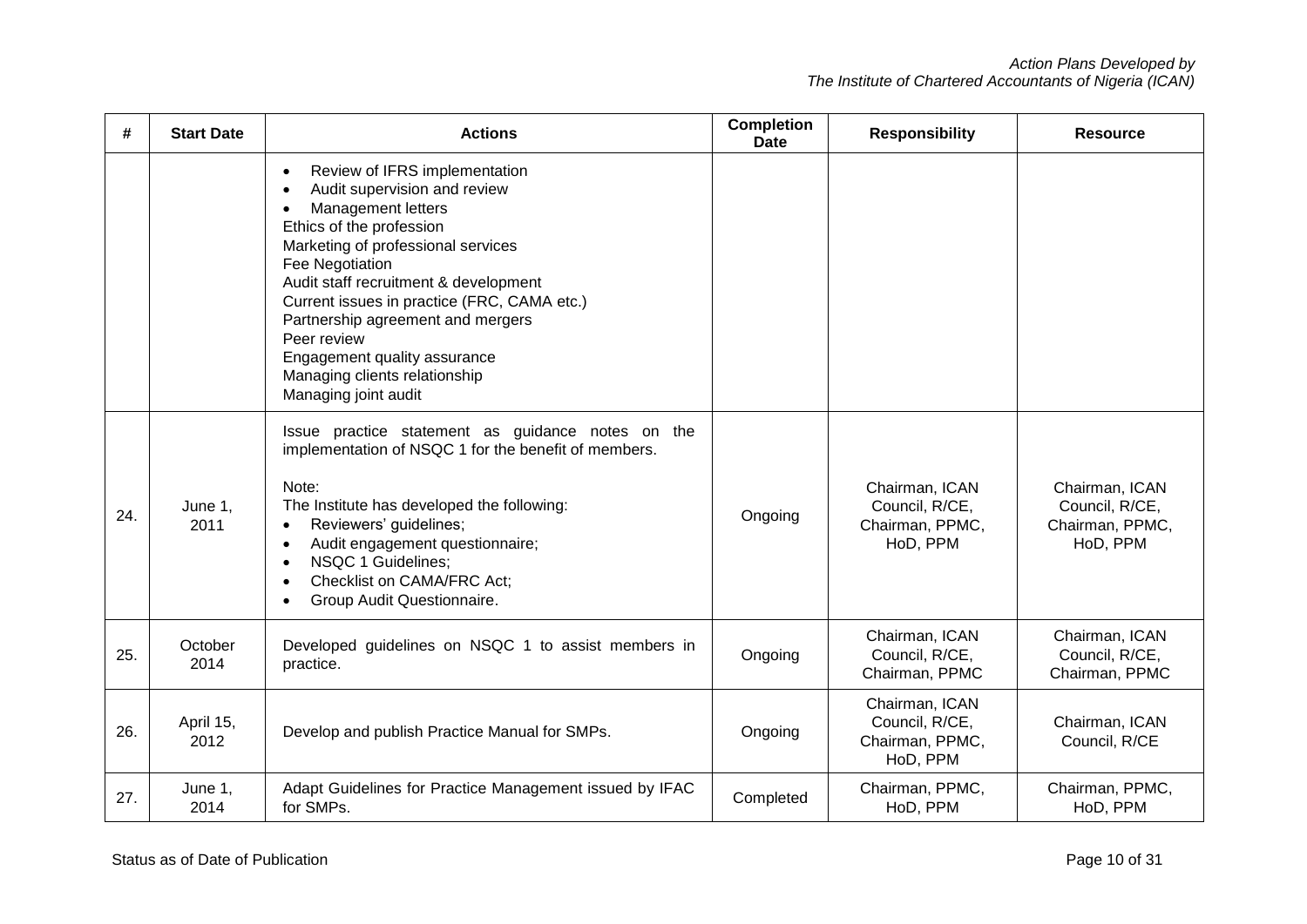| #                                              | <b>Start Date</b>                    | <b>Actions</b>                                                                                                                                                                                                          | <b>Completion</b><br>Date | <b>Responsibility</b>                                           | <b>Resource</b>                                                 |
|------------------------------------------------|--------------------------------------|-------------------------------------------------------------------------------------------------------------------------------------------------------------------------------------------------------------------------|---------------------------|-----------------------------------------------------------------|-----------------------------------------------------------------|
| 28.                                            | January 1,<br>2013                   | The Institute will continue to notify its members of all new,<br>proposed and revised pronouncements issued by the<br>IAASB.                                                                                            | Ongoing                   | Chairman, ICAN<br>Council, R/CE,<br>Chairman, PPMC,<br>HoD, PPM | Chairman, ICAN<br>Council, R/CE,<br>Chairman, PPMC,<br>HoD, PPM |
| 29.                                            | January 1,<br>2013                   | The Institute will continue to encourage its members to<br>comment on Quality Assurance exposure drafts.                                                                                                                | Ongoing                   | Chairman, ICAN<br>Council, R/CE                                 | Chairman, ICAN<br>Council, R/CE                                 |
|                                                | <b>Maintaining Ongoing Processes</b> |                                                                                                                                                                                                                         |                           |                                                                 |                                                                 |
| 30.                                            | April 15,<br>2012                    | Continue to support ongoing implementation of the QA<br>review system and NSQC 1. This includes review of the<br>agreed Action Plan and updating the Action Plan for future<br>activities as necessary.                 | Ongoing                   | Chairman, PPMC,<br>HoD, PPM                                     | Chairman, ICAN<br>Council, R/CE                                 |
| 31.                                            | January 2,<br>2013                   | disciplinary<br>Introduce<br>corrective<br>actions<br>where<br>and<br>necessary.                                                                                                                                        | Ongoing                   | $R/CE$ .<br>Chairman, PPMC,<br>HoD, Legal,<br>HoD, PPM          | Chairman, ICAN<br>Council, R/CE                                 |
| <b>Review of ICAN's Compliance Information</b> |                                      |                                                                                                                                                                                                                         |                           |                                                                 |                                                                 |
| 32.                                            | Ongoing                              | On a six-month basis, technical teams are constituted, to<br>review responses to IFAC Compliance Self-Assessment<br>Questionnaires. Once updated, inform IFAC Compliance<br>staff to republish the updated information. | Ongoing                   | Chairman, PPMC,<br>HoD, PPM                                     | Chairman, ICAN<br>Council, R/CE,<br>Chairman, PPMC,<br>HoD, PPM |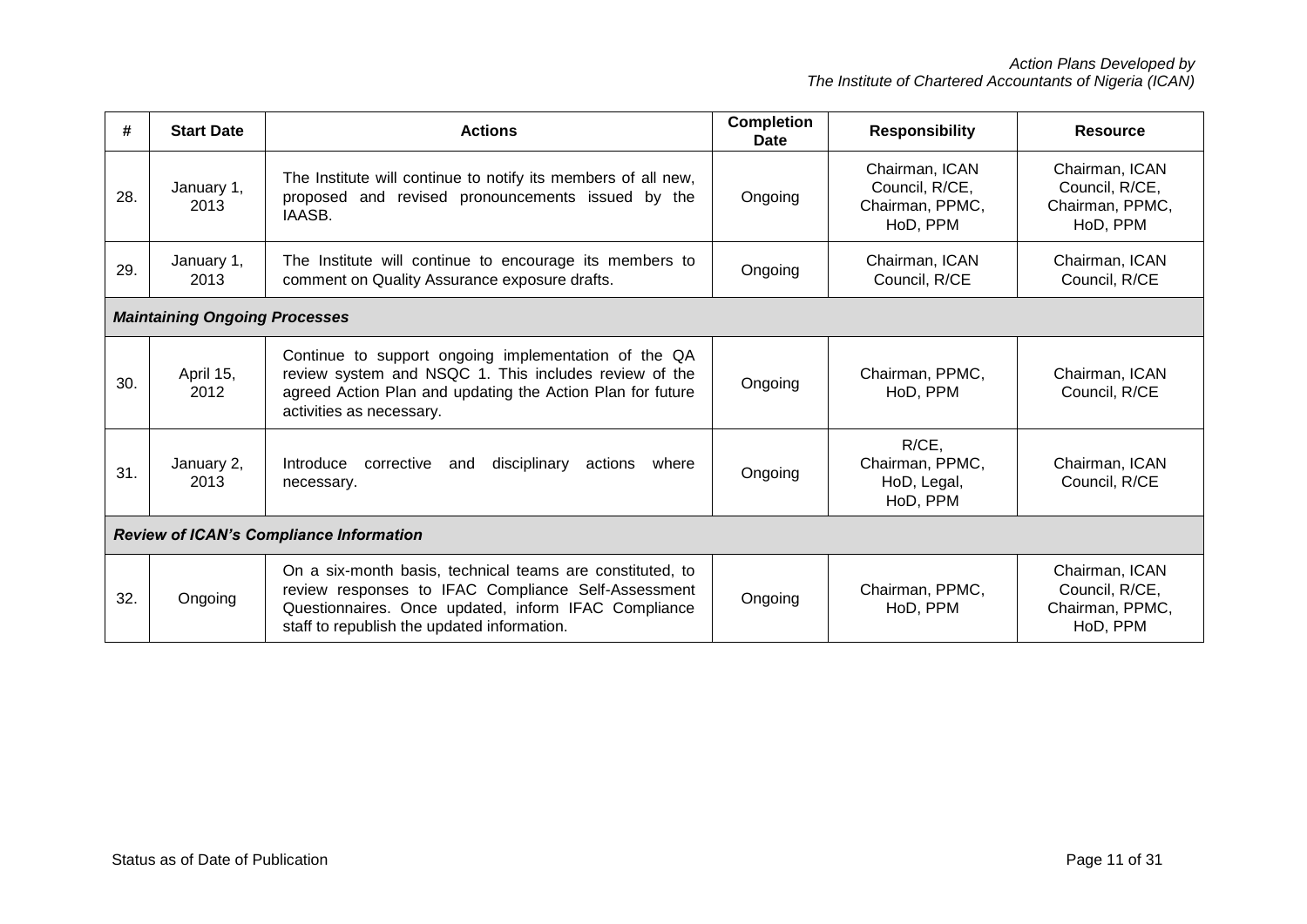# **Action Plan Subject:** SMO 2–International Education Standards for Professional Accountants and Other Pronouncements Issued by the IAESB **Action Plan Objective:** To incorporate International Education Standards into ICAN training curricula

## **Background:**

Candidates for ICAN membership are required to complete a program of Professional Accountancy Education, obtain thirty six months of practical experience and pass the final level of qualifying examinations. The broad education requirements are set in ICAN Act of 1965 and ICAN supplements these requirements with detailed standards. The professional accountancy education program is delivered by ICAN as well as Universities and other training institutions which are required to use ICAN syllabus in their teaching. In addition, all members are required to obtain 60 hours of MCPE over a two-year rolling period. Since the publication of ICAN's first Action Plan, the Institute has been focusing on promoting International Education Standards (IESs) for Professional Accountants and Other Pronouncements issued by the International Accounting Education Standards Board (IAESB) to Universities, improving its practical experience requirements, reviewing skills and knowledge requirements for candidates for admission to membership.

In line with IES, ICAN syllabus was revised in June 2014 to incorporate contemporary issues in Accountancy Profession. Therefore, no areas of improvement needed.

| #   | <b>Start Date</b>                                                            | <b>Actions</b>                                                                                                                                                                                                                                                                                                                                                                                                                                                                                                                          | <b>Completion</b><br><b>Date</b> | <b>Responsibility</b>                                      | <b>Resource</b>                                                 |  |  |
|-----|------------------------------------------------------------------------------|-----------------------------------------------------------------------------------------------------------------------------------------------------------------------------------------------------------------------------------------------------------------------------------------------------------------------------------------------------------------------------------------------------------------------------------------------------------------------------------------------------------------------------------------|----------------------------------|------------------------------------------------------------|-----------------------------------------------------------------|--|--|
|     | <b>Promoting International Education Standards to External Organizations</b> |                                                                                                                                                                                                                                                                                                                                                                                                                                                                                                                                         |                                  |                                                            |                                                                 |  |  |
| 33. | January 2,<br>2012                                                           | Promote compliance with International Education Standards<br>(IESs)<br>for Professional Accountants and<br>Other<br>Pronouncements issued by IAESB to National Universities<br>Commission and National Board for Technical Education<br>that set education standards for Universities and<br>Polytechnics in Nigeria respectively.<br>Note:<br>The Universities and Polytechnics accredited by the<br>Institute to deliver part of the professional accountancy<br>education program for ICAN Professional examinations'<br>candidates. | Ongoing                          | Chairman, PPMC,<br>Chairman, SAC,<br>HoD, SA,<br>HoD, ME&T | Chairman, ICAN<br>Council, R/CE,<br>Chairman, PPMC,<br>HoD, PPM |  |  |
|     | <b>Further Improving the Practical Experience Requirements</b>               |                                                                                                                                                                                                                                                                                                                                                                                                                                                                                                                                         |                                  |                                                            |                                                                 |  |  |
| 34. | June 1,<br>2011                                                              | Review IES 5, Practical Experience Requirements, which<br>require all candidates for membership to obtain at least<br>three years of practical experience.                                                                                                                                                                                                                                                                                                                                                                              | Completed                        | Chairman, ICAN<br>Council, R/CE                            | Chairman, ICAN<br>Council, R/CE                                 |  |  |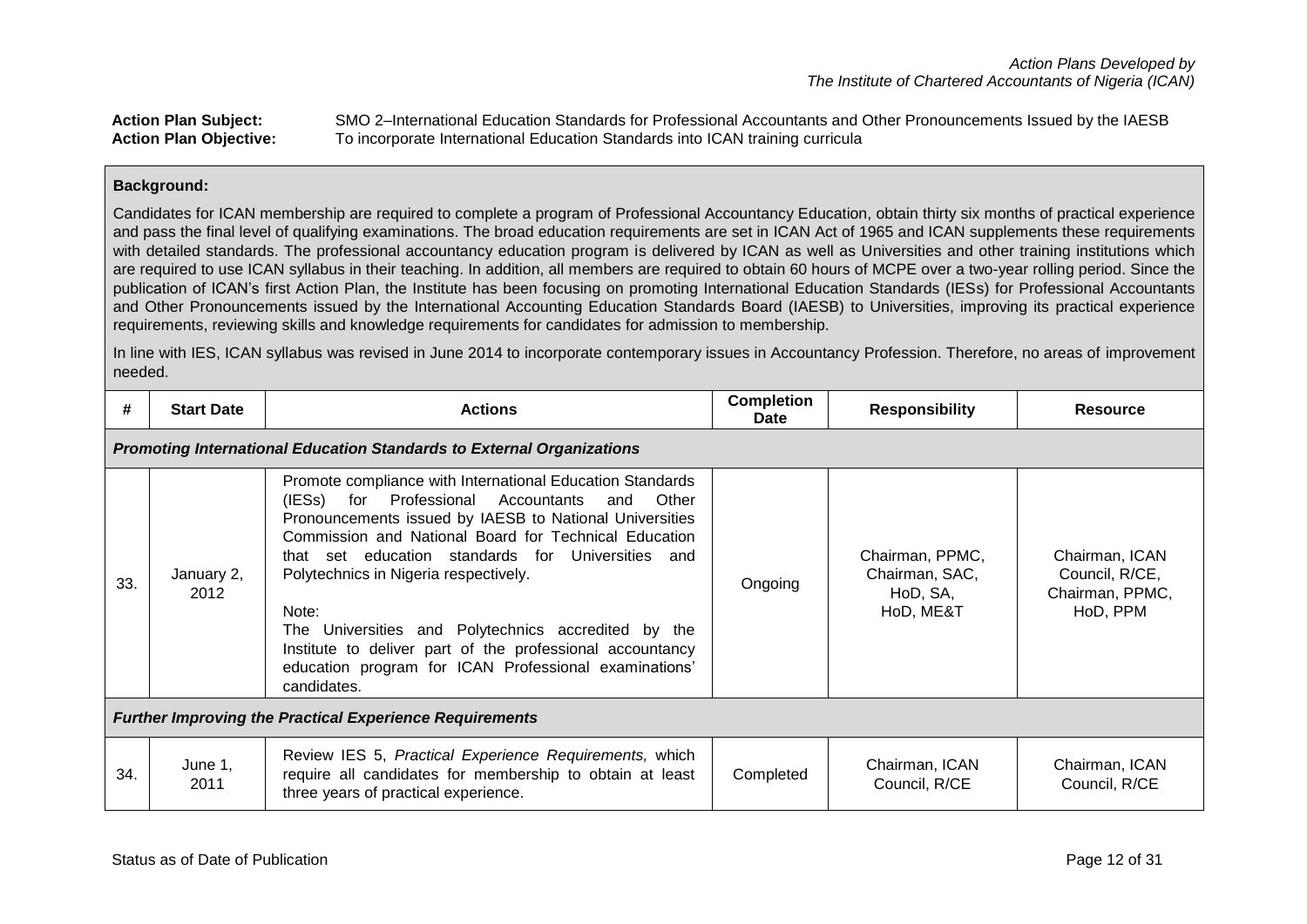| #   | <b>Start Date</b> | <b>Actions</b>                                                                                                                                                                                                                                                                                                                       | <b>Completion</b><br><b>Date</b> | <b>Responsibility</b>                              | <b>Resource</b>                                    |
|-----|-------------------|--------------------------------------------------------------------------------------------------------------------------------------------------------------------------------------------------------------------------------------------------------------------------------------------------------------------------------------|----------------------------------|----------------------------------------------------|----------------------------------------------------|
| 35. | June 1,<br>2012   | Continue to enforce new regulations<br>requiring all<br>candidates to accomplish at least three years of practical<br>experience and in accordance with IES 5.                                                                                                                                                                       | Ongoing                          | R/CE,<br>Chairman, PPMC,<br>Chairman, MAC          | Chairman, ICAN<br>Council, R/CE,<br>Chairman, MAC  |
|     |                   | Review of Educational Requirements for Admission of Candidates to Membership                                                                                                                                                                                                                                                         |                                  |                                                    |                                                    |
| 36. | Ongoing           | In compliance with IES, emerging knowledge and skills<br>requirements for candidates for membership will continue to<br>be incorporated into the Institute's training curricula.<br>Note:<br>In line with IES, the syllabus was revised in June 2014 to<br>incorporate<br>contemporary<br>issues<br>Accountancy<br>in<br>Profession. | Ongoing                          | Chairman, ICAN<br>Council, R/CE,<br>Chairman, SAC  | Chairman, ICAN<br>Council, R/CE,<br>Chairman, SAC  |
| 37. | Ongoing           | Effectively implement the 80- hour mandatory practical<br>Technology Competence Initiative (TCI) as a precondition<br>for membership.                                                                                                                                                                                                | Ongoing                          | R/CE,<br>Chairman, PPMC,<br>HoD, PPM               | R/CE,<br>Chairman, PPMC,<br>HoD, PPM               |
| 38. | March 2,<br>2015  | Continuous revision of the Curriculum of the TCI program<br>as a precondition for membership.                                                                                                                                                                                                                                        | Ongoing                          | R/CE,<br>Chairman, PPMC,<br>HoD, PPM               | R/CE,<br>Chairman, PPMC,<br>HoD, PPM               |
| 39. | Ongoing           | ICAN Council to continue to approve new knowledge and<br>skills requirements to be fulfilled by prospective members.                                                                                                                                                                                                                 | Ongoing                          | Chairman, ICAN<br>Council, R/CE,<br>Chairman, PPMC | Chairman, ICAN<br>Council, R/CE,<br>Chairman, PPMC |
| 40. | January<br>2013   | The Institute will continue to notify its members of all new,<br>proposed and revised International Standards, and other<br>pronouncements issued by IAESB.                                                                                                                                                                          | Ongoing                          | R/CE,<br>Chairman, PPMC,<br>Chairman, ME&T         | Chairman, ICAN<br>Council, R/CE,<br>Chairman, PPMC |
| 41. | January<br>2013   | The Institute will continue to encourage its members to<br>comment on IAESB exposure drafts.                                                                                                                                                                                                                                         | Ongoing                          | R/CE,<br>Chairman, PPMC,<br>HoD, T&E               | R/CE,<br>Chairman, PPMC,<br>HoD, T&E               |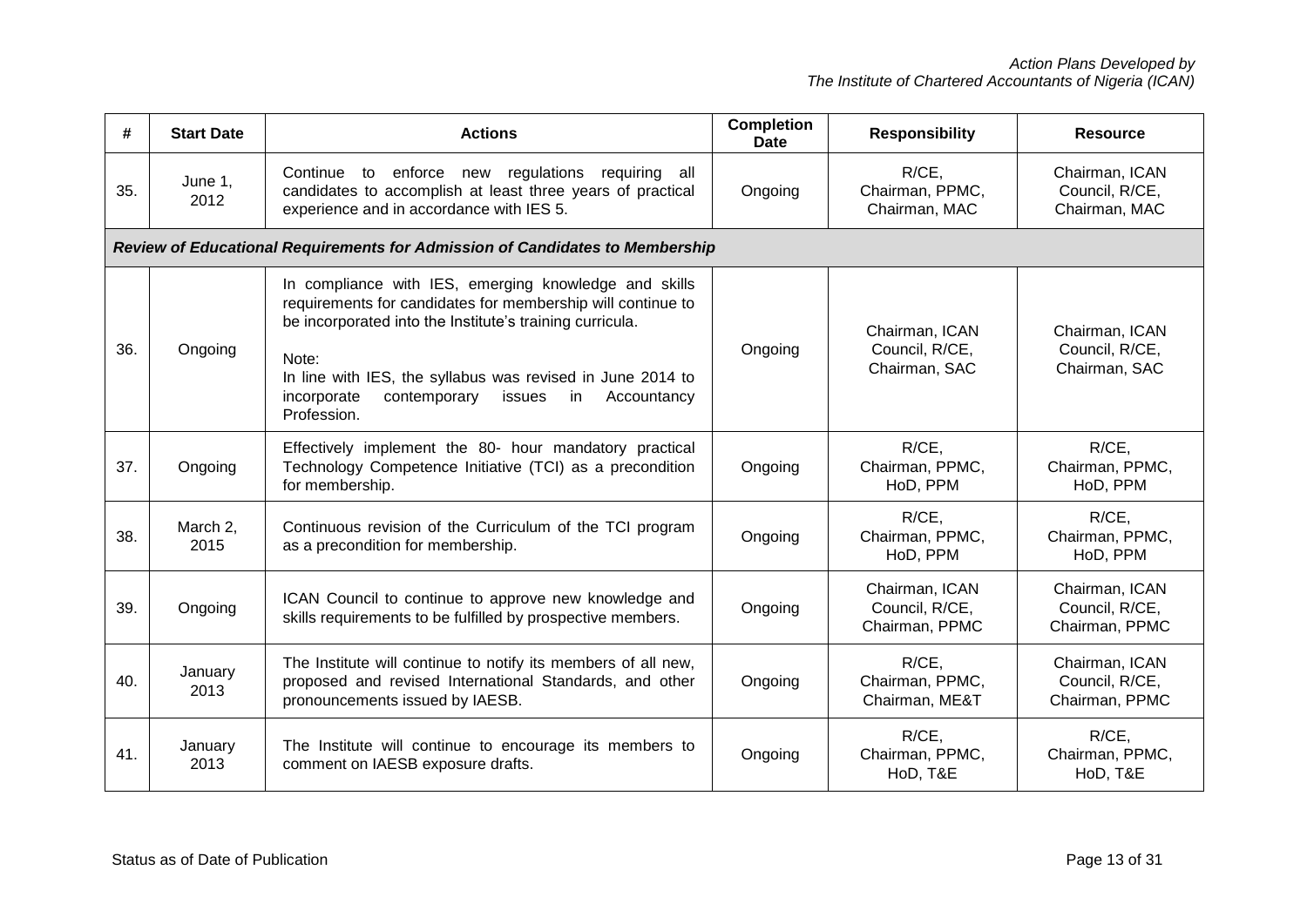| #                                              | <b>Start Date</b>                    | <b>Actions</b>                                                                                                                                                                                                          | Completion<br><b>Date</b> | <b>Responsibility</b>                                            | <b>Resource</b>                                                  |  |  |  |
|------------------------------------------------|--------------------------------------|-------------------------------------------------------------------------------------------------------------------------------------------------------------------------------------------------------------------------|---------------------------|------------------------------------------------------------------|------------------------------------------------------------------|--|--|--|
|                                                | <b>Maintaining Ongoing Processes</b> |                                                                                                                                                                                                                         |                           |                                                                  |                                                                  |  |  |  |
| 42.                                            | January 2,<br>2013                   | Continuous monitoring of new, amended standards and<br>other pronouncements from IAESB and incorporating them<br>in the national education requirements.                                                                | Ongoing                   | Chairman, ICAN<br>Council, R/CE,<br>Chairman, SAC                | Chairman, ICAN<br>Council, R/CE,<br>Chairman, SAC                |  |  |  |
| 43.                                            | Ongoing                              | Continuous update of the Institute's accountancy education<br>program in accordance with the new and amended IESs.                                                                                                      | Ongoing                   | Chairman, ICAN<br>Council, R/CE,<br>Chairman, SAC                | Chairman, ICAN<br>Council, R/CE,<br>Chairman, SAC                |  |  |  |
| 44.                                            | January 2,<br>2009                   | Technical Team for the review of training<br>Set up a<br>Curricula.                                                                                                                                                     | Completed                 | Chairman, ICAN<br>Council, R/CE,<br>Chairman, PPMC               | Chairman, ICAN<br>Council, R/CE,<br>Chairman, ME&T               |  |  |  |
| 45.                                            | Ongoing                              | Technical Team to update the training curricula in an<br>ongoing manner and in accordance with new and amended<br>IES, accounting and auditing standards.                                                               | Ongoing                   | Chairman, PPMC,<br>Chairman, ME&T,<br>Chairman, SAC,<br>HoD, T&E | Chairman, PPMC,<br>Chairman, ME&T,<br>Chairman, SAC,<br>HoD, T&E |  |  |  |
| 46.                                            | Ongoing                              | Continue to organize enhanced MCPE courses on new and<br>amended accounting and auditing standards.                                                                                                                     | Ongoing                   | Chairman, ICAN<br>Council, R/CE,<br>Chairman, ME & T             | Chairman, ICAN<br>Council, R/CE                                  |  |  |  |
| <b>Review of ICAN's Compliance Information</b> |                                      |                                                                                                                                                                                                                         |                           |                                                                  |                                                                  |  |  |  |
| 47.                                            | Ongoing                              | On a six-month basis, technical teams are constituted, to<br>review responses to IFAC Compliance Self-Assessment<br>Questionnaires. Once updated, inform IFAC Compliance<br>staff to republish the updated information. | Ongoing                   | R/CE,<br>Chairman, PPMC,<br>HoD, T&E                             | R/CE,<br>Chairman, PPMC,<br>HoD, T&E                             |  |  |  |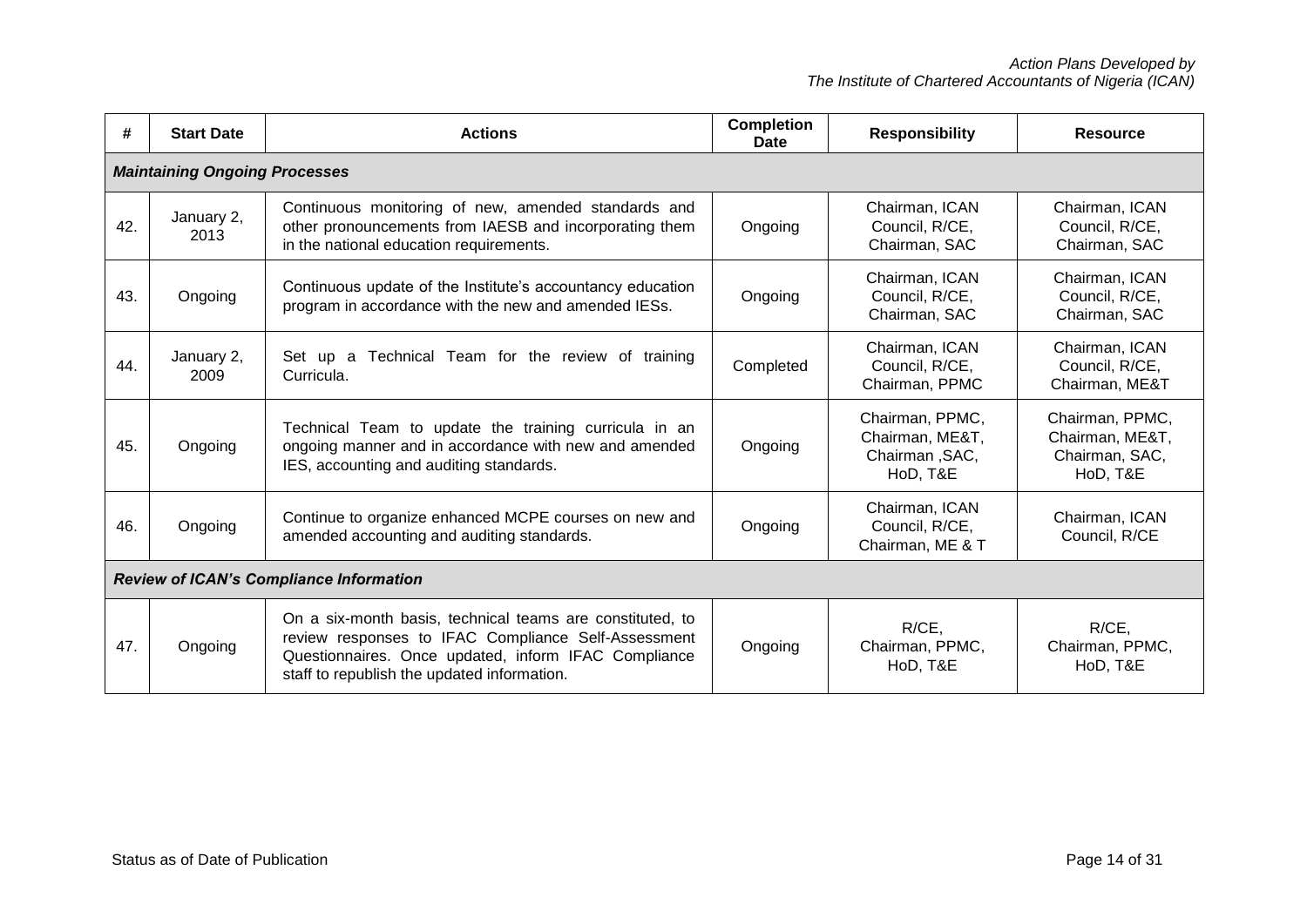| <b>Action Plan Subject:</b>   | SMO 3–International Standards and other Pronouncements Issued by the IAASB                              |
|-------------------------------|---------------------------------------------------------------------------------------------------------|
| <b>Action Plan Objective:</b> | Maintain and further improve ongoing processes of implementing IAASB Standards and Other Pronouncements |

Prior to the enactment of FRC Act in 2011, ICAN had been setting auditing standards for its members. Moreover, the FRC Act did not specifically nullify the Institute's powers to issue auditing standards. In addition, the FRC Act 2011 provides that FRC shall develop or liaise with PAOs on auditing and ethical standards set by it.

The Financial Reporting Council (FRC) of Nigeria is legally responsible for issuing/adopting the auditing standards in Nigeria. Prior to the enactment of FRC Act in 2011, ICAN and ANAN had been setting auditing standards for their members. The FRC Act did not specifically nullify the Institute's powers to issue auditing standards as it provides that FRC shall develop or liaise with PAOs on auditing and ethical standards set by it.

ICAN first adopted the Standards and Other pronouncements of the International Auditing and Assurance Standards Board (IAASB), with modifications, as national auditing standards (Nigerian Standards on Auditing – NSAs) in the course of 2008. Few modifications were made and these were due to local regulatory specificities.

Also, the modifications were done in accordance with IAASB policy position. Few modifications were made which did not reduce the strength of the standards. The adapted standards were approved by IFAC before ICAN published them. However, the Council of the Institute decided in April 2015 that henceforth the Institute will adopt rather than adapt ISAs and other pronouncements issued by IAASB.

The Institute has established ongoing mechanisms for the adoption of new and revised IAASB Standards and Other Pronouncements, including the Clarified International Standards on Auditing (ISAs) and to further assist with their implementation. The clarified ISAs are currently being applied by the Institute. As stated above, the Institute decided in April 2015 to henceforth adopt new and revised ISAs on an ongoing basis.

| #                                                                                    | <b>Start Date</b>  | <b>Actions</b>                                                                                  | <b>Completion</b><br>Date | <b>Responsibility</b>                              | Resource                                            |  |
|--------------------------------------------------------------------------------------|--------------------|-------------------------------------------------------------------------------------------------|---------------------------|----------------------------------------------------|-----------------------------------------------------|--|
| <b>Enhancement of Adoption Processes of IAASB Standards and Other Pronouncements</b> |                    |                                                                                                 |                           |                                                    |                                                     |  |
| 48.                                                                                  | January 3,<br>2013 | Intensify publicity of the policy statement about the Institute<br>adoption objectives of ISAs. | Ongoing                   | $R/CE$ ,<br>HoD, T&E                               | Chairman, ICAN<br>Council, Chairman,<br><b>PPMC</b> |  |
| 49.                                                                                  | January 3,<br>2011 | Issue ISAs as exposure drafts (EDs) of NSAs.                                                    | Ongoing                   | Chairman, ICAN<br>Council, R/CE,<br>Chairman, PPMC | Chairman, ICAN<br>Council, Chairman,<br><b>PPMC</b> |  |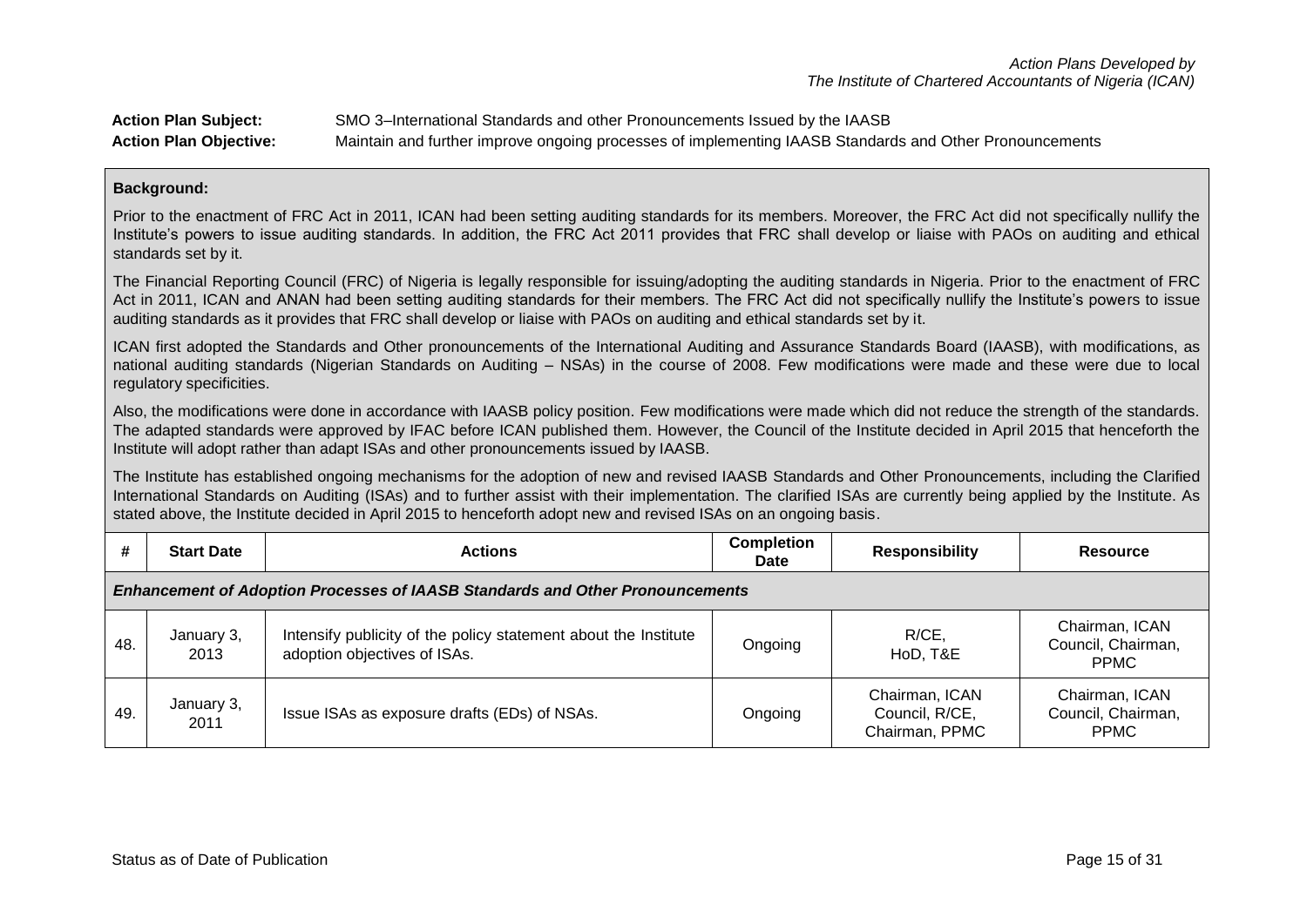| #   | <b>Start Date</b>  | <b>Actions</b>                                                                                                                                                                                                                          | <b>Completion</b><br>Date | <b>Responsibility</b>                                          | <b>Resource</b>                                                  |
|-----|--------------------|-----------------------------------------------------------------------------------------------------------------------------------------------------------------------------------------------------------------------------------------|---------------------------|----------------------------------------------------------------|------------------------------------------------------------------|
| 50. | January 3,<br>2011 | Modify pronouncements of the International Auditing and<br>Assurance Standards Board (IAASB).<br>Modifications are due to local regulatory specificities.<br>These modifications were done in accordance with IAASB<br>policy position. | Ongoing                   | Chairman, PPMC,<br>R/CE                                        | Chairman, ICAN<br>Council, Chairman,<br><b>PPMC</b>              |
| 51. | July 2,<br>2011    | ICAN Council to continue to approve and issue EDs to<br>obtain stakeholders' comments.                                                                                                                                                  | Ongoing                   | Chairman, ICAN<br>Council, R/CE                                | Chairman, ICAN<br>Council, Chairman,<br><b>PPMC</b>              |
| 52. | Ongoing            | To regularly constitute a team of experts to collate and<br>review comments on EDs of ISAs.                                                                                                                                             | Ongoing                   | Chairman, ICAN<br>Council, R/CE,<br>Chairman, PPMC,<br>HoD T&E | Chairman, ICAN<br>Council, R/CE,<br>Chairman, PPMC               |
| 53. | Ongoing            | Amend EDs before issuance as Standards if comments on<br>EDs are credible and persuasive.                                                                                                                                               | Ongoing                   | Chairman, ICAN<br>Council, R/CE,<br>HoD, PPMC                  | Chairman, ICAN<br>Council, Chairman,<br>PPMC,<br>Chairman, TRPPC |
| 54. | Ongoing            | Present finalised Standards to Council for approval before<br>issuance as NSAs.                                                                                                                                                         | Ongoing                   | Chairman, ICAN<br>Council, R/CE                                | Chairman, ICAN<br>Council, Chairman,<br><b>TRPPC</b>             |
| 55. | Ongoing            | Issue new and revised NSAs.<br>Note:<br>Clarified ISAs have been adopted as NSAs.                                                                                                                                                       | Ongoing                   | $R/CE$ ,<br>Chairman, PPMC                                     | Chairman, ICAN<br>Council, Chairman,<br><b>PPMC</b>              |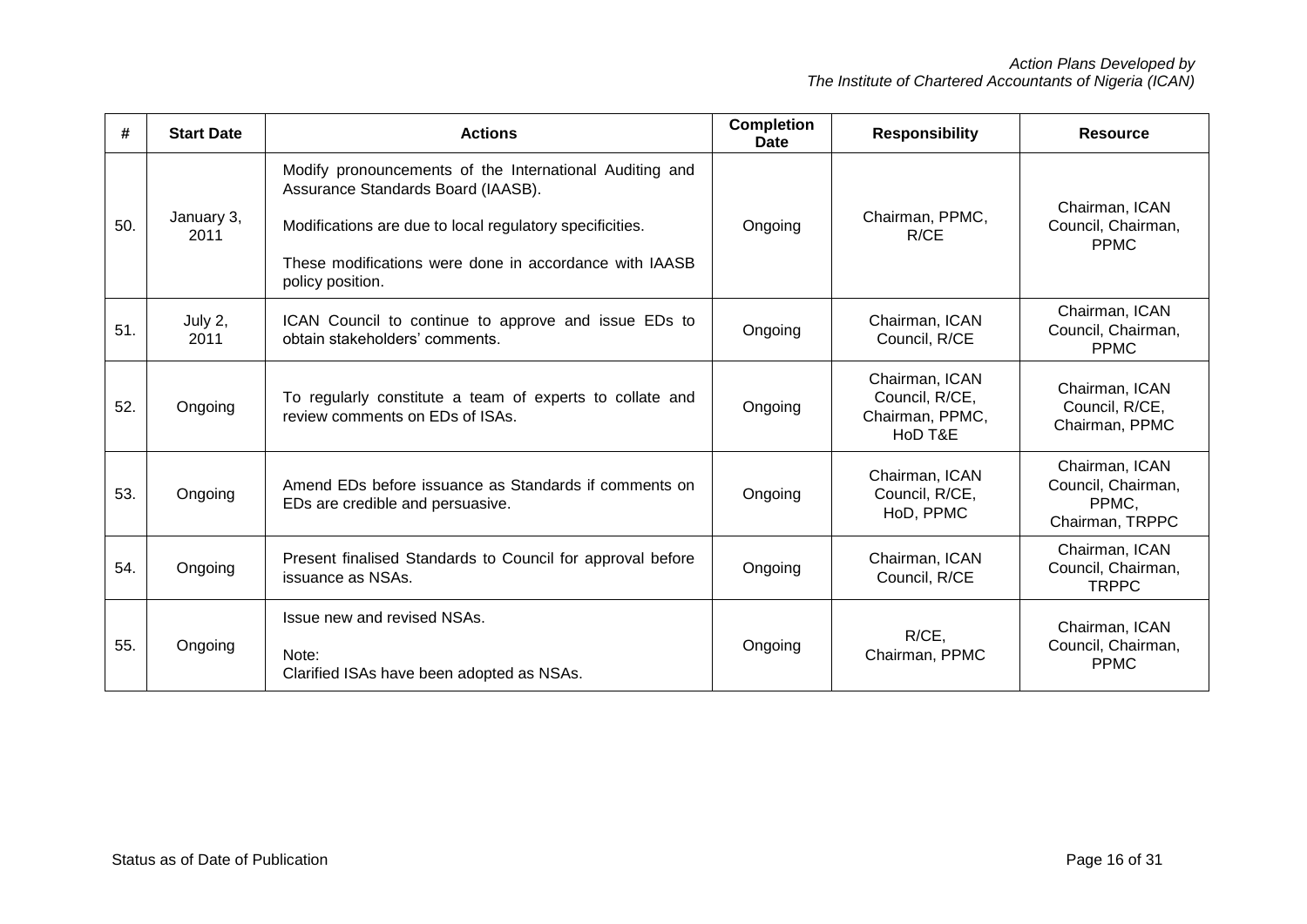| #   | <b>Start Date</b>                                                          | <b>Actions</b>                                                                                                                                                                                                                                                                                                                                                                                                                                                                                                                                                                                                                                                                                                                                                                                                                                                                                                                                                               | <b>Completion</b><br><b>Date</b> | <b>Responsibility</b>                     | <b>Resource</b>                                                      |  |  |  |
|-----|----------------------------------------------------------------------------|------------------------------------------------------------------------------------------------------------------------------------------------------------------------------------------------------------------------------------------------------------------------------------------------------------------------------------------------------------------------------------------------------------------------------------------------------------------------------------------------------------------------------------------------------------------------------------------------------------------------------------------------------------------------------------------------------------------------------------------------------------------------------------------------------------------------------------------------------------------------------------------------------------------------------------------------------------------------------|----------------------------------|-------------------------------------------|----------------------------------------------------------------------|--|--|--|
|     | <b>Supporting Implementation of Revised Nigerian Standards on Auditing</b> |                                                                                                                                                                                                                                                                                                                                                                                                                                                                                                                                                                                                                                                                                                                                                                                                                                                                                                                                                                              |                                  |                                           |                                                                      |  |  |  |
| 56. | Ongoing                                                                    | Continue to hold regular technical seminars/workshops to<br>raise members' awareness of new and revised NSAs. The<br>topics include:<br>Audit manual/methodology 1<br>Audit manual/methodology 2<br>Pre audit activities including basic audit planning,<br>understanding clients' business, budgets etc.<br>File management<br>$\bullet$<br>Use of audit manual<br>Audit programme<br>Audit risk assessments<br>Substantive procedures<br>Audit working papers<br>Audit conclusions:<br>Financial statements presentation<br>Review of IFRS implementation<br>$\bullet$<br>Audit supervision and review<br><b>Management letters</b><br>$\bullet$<br>Ethics of the profession<br>Marketing of professional services<br>Fee Negotiation<br>Audit staff recruitment & development<br>Current issues in practice (FRC, CAMA etc.)<br>Partnership agreement and mergers<br>Peer review<br>Engagement quality assurance<br>Managing clients relationship<br>Managing joint audit | Ongoing                          | Chairman, PPMC,<br>HoD, T&E,<br>HoD, ME&T | Chairman, ICAN<br>Council, Chairman,<br><b>PPMC</b>                  |  |  |  |
| 57. | September 1,<br>2012                                                       | Update MCPE programs to incorporate courses on new and<br>revised NSAs.                                                                                                                                                                                                                                                                                                                                                                                                                                                                                                                                                                                                                                                                                                                                                                                                                                                                                                      | Ongoing                          | HoD, ME&T,<br>HoD, Faculties              | Chairman, ICAN<br>Council, Chairman,<br>ME&T,<br>Chairman, Faculties |  |  |  |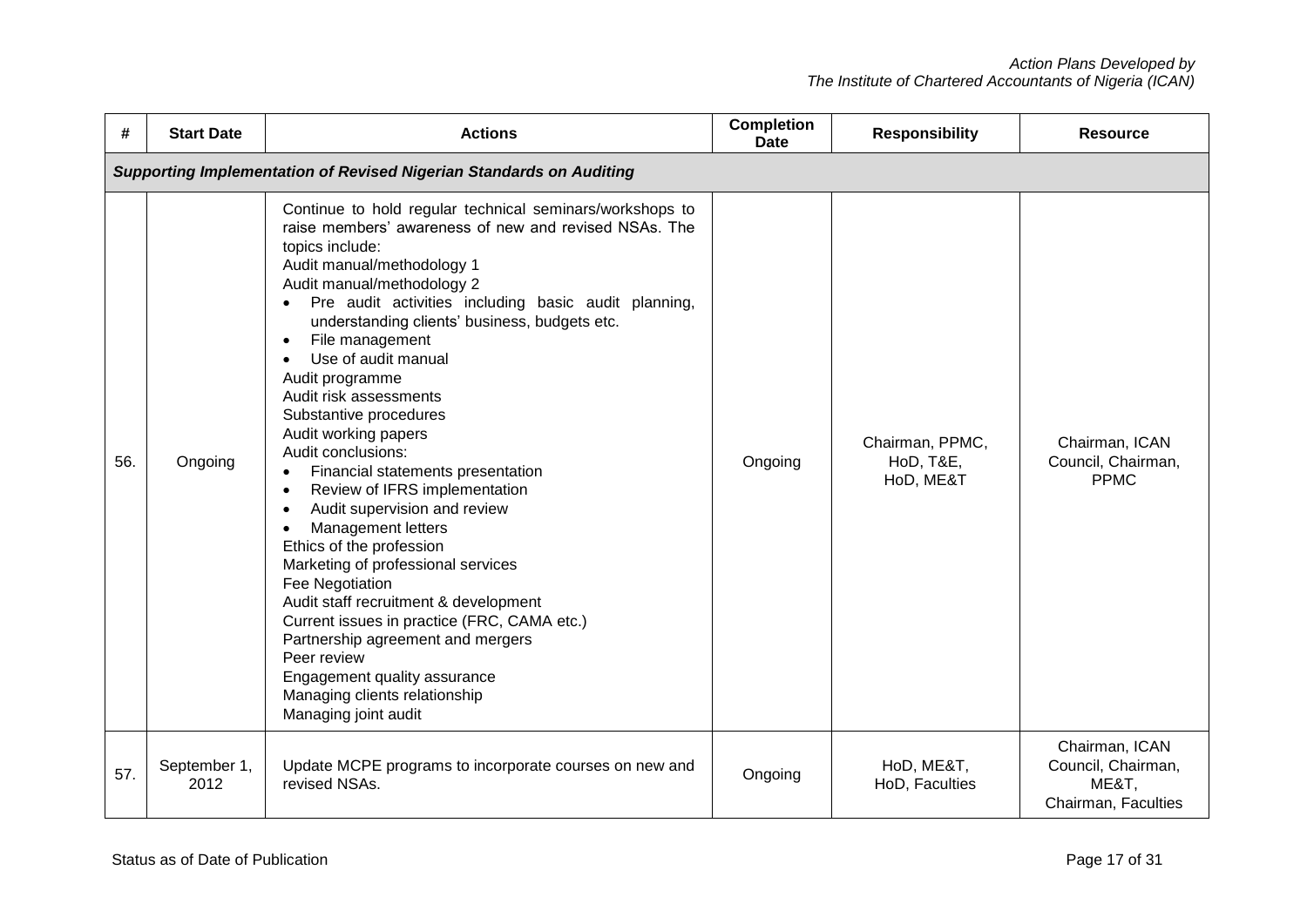| #   | <b>Start Date</b> | <b>Actions</b>                                                                                                                                                                                                                                                                                                                                                                                                                                                                                                           | <b>Completion</b><br><b>Date</b> | <b>Responsibility</b>                                           | <b>Resource</b>                 |
|-----|-------------------|--------------------------------------------------------------------------------------------------------------------------------------------------------------------------------------------------------------------------------------------------------------------------------------------------------------------------------------------------------------------------------------------------------------------------------------------------------------------------------------------------------------------------|----------------------------------|-----------------------------------------------------------------|---------------------------------|
| 58. | Ongoing           | Regularly update pre-qualification programs and training<br>syllabus for would-be members to incorporate courses on<br>revised NSAs.                                                                                                                                                                                                                                                                                                                                                                                     | Ongoing                          | Chairman, ICAN<br>Council, R/CE,<br>HoD, SA,<br>HoD, PE         | $R/CE$ ,<br>HoD, SA,<br>HoD, PE |
| 59. | Ongoing           | The Institute will continue to notify its members of all new,<br>proposed and revised International Standards and Other<br>Pronouncements issued by IAASB.                                                                                                                                                                                                                                                                                                                                                               | Ongoing                          | Chairman, ICAN<br>Council, R/CE,<br>HoD, T&E                    | Chairman, ICAN<br>Council, R/CE |
| 60. | Ongoing           | The Institute will continue to encourage its members to<br>comment on IAASB exposure drafts.                                                                                                                                                                                                                                                                                                                                                                                                                             | Ongoing                          | Chairman, ICAN<br>Council, R/CE,<br>Chairman, PPMC,<br>HoD, T&E | Chairman, ICAN<br>Council, R/CE |
| 61. | February<br>2014  | Encourage SMPs to adopt PCAS to improve quality of their<br>processes and services.                                                                                                                                                                                                                                                                                                                                                                                                                                      | Ongoing                          | Chairman, ICAN<br>Council, R/CE,<br>Chairman, PPMC              | $R/CE$ .<br>Chairman, PPMC      |
|     |                   | <b>Maintaining Ongoing Adoption Process</b>                                                                                                                                                                                                                                                                                                                                                                                                                                                                              |                                  |                                                                 |                                 |
| 62. | Ongoing           | Review of the implementation of the agreed Action Plan<br>and updating the Action Plan for future activities.<br>Future activities that should be planned include:<br>Ongoing review and adoption of new and amended<br>ISAs;<br>Providing comments about IAASB exposure drafts to<br>IAASB:<br>Informing members on a regular basis about new and<br>$\bullet$<br>revised IAASB pronouncements;<br>Monitoring members' activities via the QA review<br>$\bullet$<br>system to ensure they comply with the revised NSAs. | Ongoing                          | R/CE,<br>Chairman, PPMC,<br>HoD, T&E,<br>HoD, PPM               | Chairman, PPMC,<br>HoD, T&E     |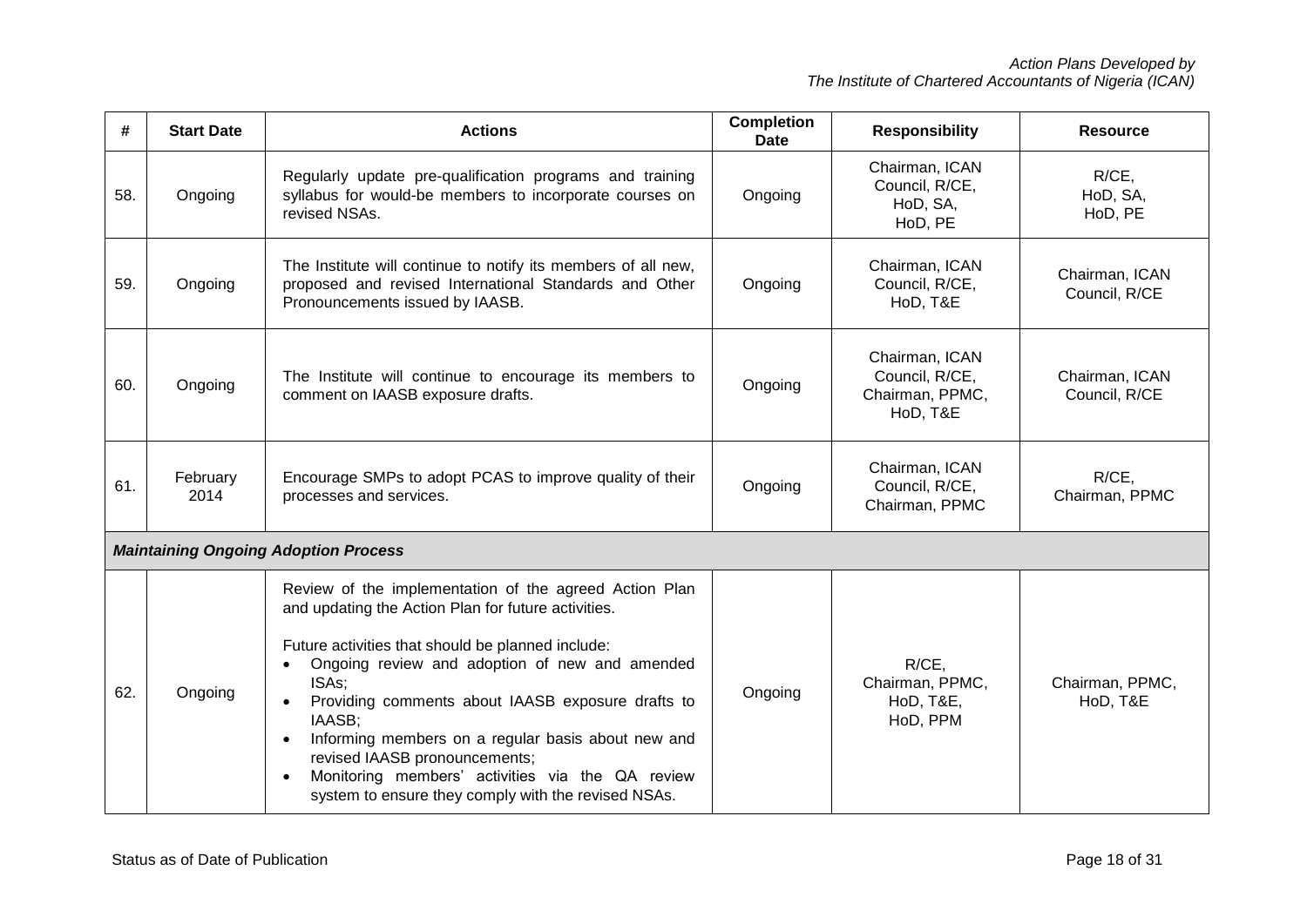|                                                | <b>Start Date</b> | <b>Actions</b>                                                                                                                                                                                                         | <b>Completion</b><br>Date | <b>Responsibility</b>                | Resource                             |  |
|------------------------------------------------|-------------------|------------------------------------------------------------------------------------------------------------------------------------------------------------------------------------------------------------------------|---------------------------|--------------------------------------|--------------------------------------|--|
| <b>Review of ICAN's Compliance Information</b> |                   |                                                                                                                                                                                                                        |                           |                                      |                                      |  |
| 63.                                            | Ongoing           | On a six-month basis, technical teams are constituted to<br>review responses to IFAC Compliance Self-Assessment<br>Questionnaires. Once updated, inform IFAC Compliance<br>staff to republish the updated information. | Ongoing                   | R/CE,<br>Chairman, PPMC,<br>HoD, T&E | R/CE.<br>Chairman, PPMC,<br>HoD, T&E |  |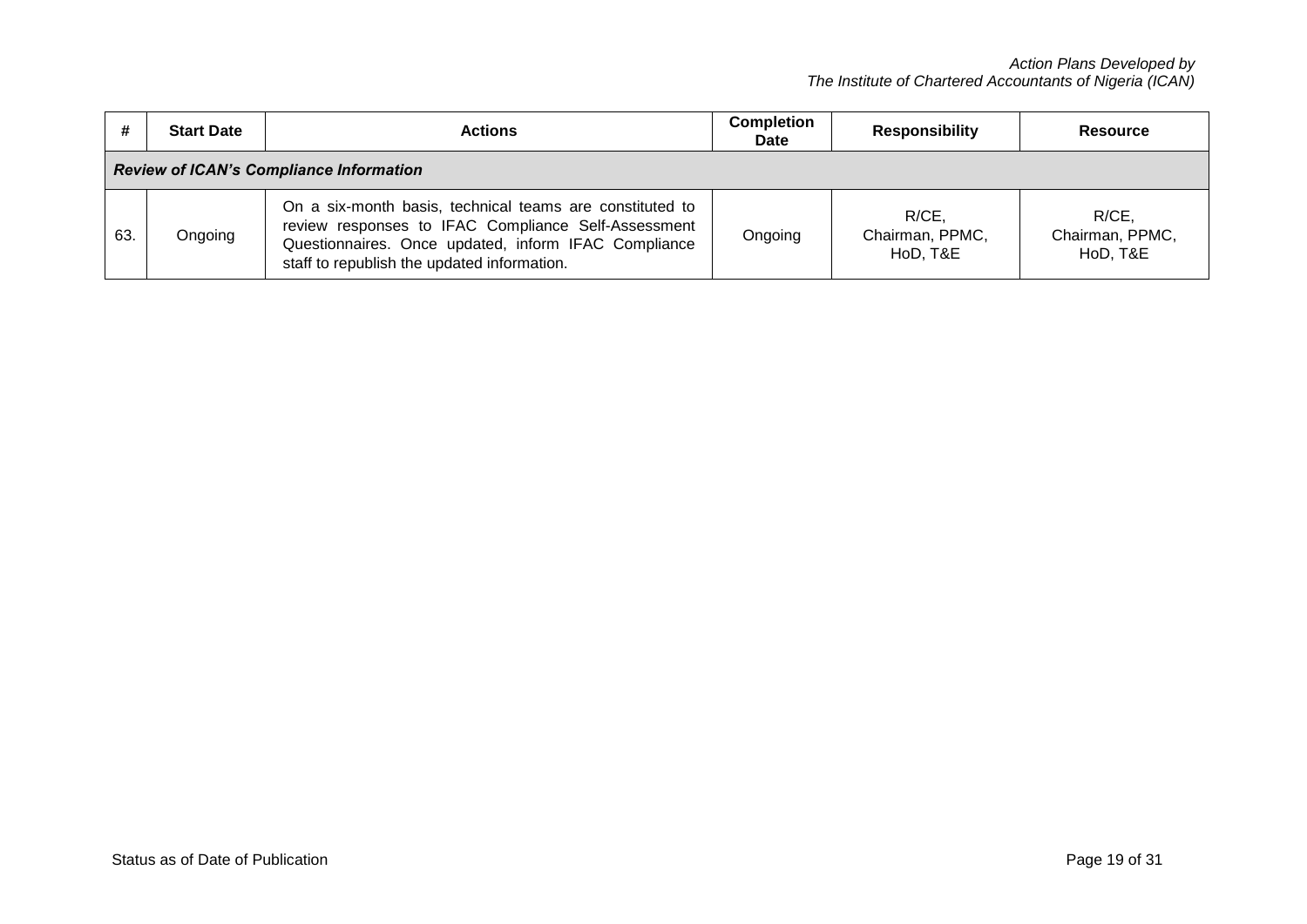| <b>Action Plan Subject:</b>   | SMO 4–IESBA Code of Ethics for Professional Accountants              |
|-------------------------------|----------------------------------------------------------------------|
| <b>Action Plan Objective:</b> | Adopt and support implementation of the revised IESBA Code of Ethics |

The Institute's *Professional Code of Conduct & Guide For Members (Institute's Code)* provides elaborate rules for the regulation of the conduct of its members in their professional capacity. A member of the Institute who is alleged to have breached the Institute's Code will be investigated by the Accountants' Investigating Panel (AIP). If found culpable, such member will be referred to the Accountants' Disciplinary Tribunal (ADT) for trial and where necessary, sanctions will be imposed. These sanctions are as provided under both the *ICAN Act* and Institute's Code. The ICAN Act No. 15 of 1965 and the Institute's Code empower the Institute issue/adopt and implement ethical requirements for its members. In accordance with this Action Plan, the Institute is continuously reviewing and modifying the requirements of the revised Code of Ethics (effective January 1, 2013) of the International Ethics Standards Board for Accountants (IESBA) in its own Code. The ICAN Code is based on the IESBA Code. Differences between the revised 'ICAN Professional Code of Conduct and Guide for Members' and IESBA Code of Ethics for Professional Accountants that may be observed are due to local circumstances. However, the requirements of the revised 'Professional Code of Conduct and Guide for Members' are not less stringent than the requirements of the IESBA Code of Ethics for Professional Accountants. The Institute is also developing training courses based on this new code.

| #   | <b>Start Date</b>                                        | <b>Actions</b>                                                                                                                                                                             | <b>Completion</b><br><b>Date</b> | <b>Responsibility</b>                                                            | <b>Resource</b>                                 |  |  |  |
|-----|----------------------------------------------------------|--------------------------------------------------------------------------------------------------------------------------------------------------------------------------------------------|----------------------------------|----------------------------------------------------------------------------------|-------------------------------------------------|--|--|--|
|     | <b>Adoption of the Revised IESBA Code of Ethics 2013</b> |                                                                                                                                                                                            |                                  |                                                                                  |                                                 |  |  |  |
| 64. | March 2,<br>2015                                         | Compare existing ICAN's code of ethics which is titled<br>'Professional Code of Conduct and Guide for Members' with<br>the revised IESBA Code of Ethics (effective January 1,<br>$2013$ ). | March 1,<br>2016                 | $R/CE$ ,<br>Chairman, PPMC,<br>HoD, Legal                                        | Chairman, PPMC,<br>Chairman, MAC,<br>HoD, Legal |  |  |  |
| 65. | March 2,<br>2015                                         | Where necessary, modify the 'Professional Code of<br>Conduct and Guide for Members' to incorporate the<br>requirements of the revised IESBA Code of Ethics (effective<br>January 1, 2013). | March 1,<br>2016                 | Chairman, ICAN<br>Council,<br>R/CE<br>Chairman, PPMC,<br>HoD, PPM,<br>HoD, Legal | Chairman, MAC,<br>HoD, Legal,<br>HoD, PPM       |  |  |  |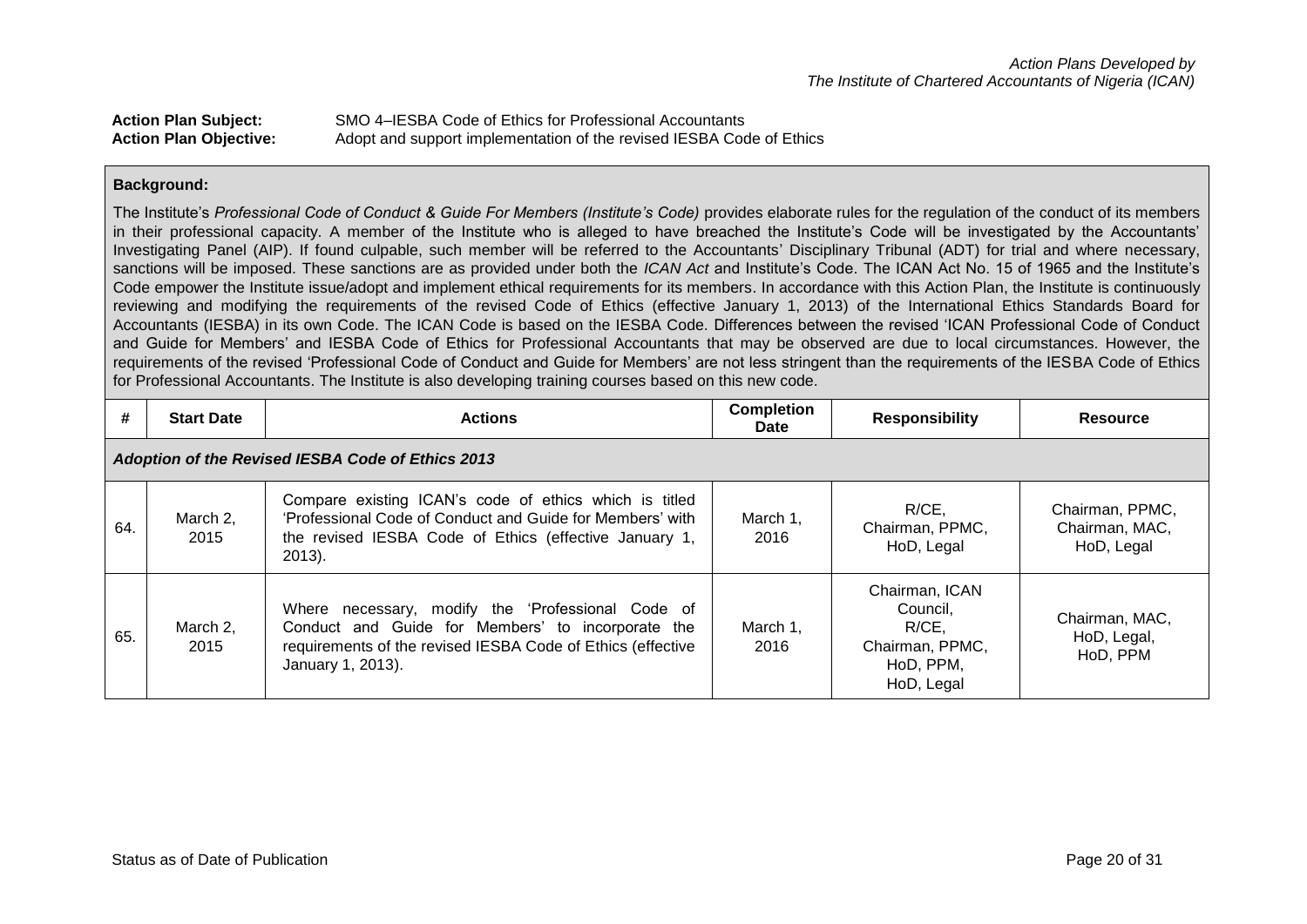| #   | <b>Start Date</b>                                                                                                               | <b>Actions</b>                                                                                                                                                                                                                                                                                                                                                                                                                                                   | <b>Completion</b><br>Date | <b>Responsibility</b>                      | <b>Resource</b>                                                  |  |  |
|-----|---------------------------------------------------------------------------------------------------------------------------------|------------------------------------------------------------------------------------------------------------------------------------------------------------------------------------------------------------------------------------------------------------------------------------------------------------------------------------------------------------------------------------------------------------------------------------------------------------------|---------------------------|--------------------------------------------|------------------------------------------------------------------|--|--|
|     | Publication of Differences Between the Revised ICAN Professional Code of Conduct and Guide for Members and IESBA Code of Ethics |                                                                                                                                                                                                                                                                                                                                                                                                                                                                  |                           |                                            |                                                                  |  |  |
| 66. | March 2,<br>2015                                                                                                                | Provide a comparison report on SMO 4 to the IFAC<br>Compliance staff.                                                                                                                                                                                                                                                                                                                                                                                            | March 1,<br>2016          | Chairman, PPMC,<br>HoD, PPM,<br>HoD, Legal | R/CE,<br>Chairman, PPMC,<br>HoD, PPM,<br>HoD, Legal              |  |  |
| 67. | April 2,<br>2015                                                                                                                | Where applicable publish differences<br>between<br>the<br>'Professional Code of Conduct and Guide for Members' and<br>IESBA revised Code of Ethics in journals, website and<br>information booklets for the benefits of members.                                                                                                                                                                                                                                 | March 31,<br>2017         | Chairman, PPMC,<br>HoD, C&M,<br>HoD, Legal | Chairman, PPMC,<br>R/CE,<br>HoD, Legal                           |  |  |
|     | Supporting Implementation of the Revised IESBA Code of Ethics 2013                                                              |                                                                                                                                                                                                                                                                                                                                                                                                                                                                  |                           |                                            |                                                                  |  |  |
| 68. | March 2,<br>2015                                                                                                                | Intensify awareness about the revised ICAN 'Professional<br>Code of Conduct and Guide for Members' through<br>speeches of ICAN Office bearers that reflect provisions of<br>its revision and encourage compliance with them.<br>Give copies of Professional Code of Conduct and Guide for<br>Members to newly inducted members.<br>Publish the revised code on ICAN website, print media,<br>information booklets and send<br>copies to various<br>stakeholders. | February 3,<br>2017       | R/CE,<br>Chairman, MAC,<br>HoD, C&M        | Chairman, ICAN<br>Council, R/CE,<br>Chairman, MAC                |  |  |
| 69. | March 2,<br>2015                                                                                                                | Update the pre-qualification programs to incorporate<br>courses on the revised ICAN 'Professional Code of Conduct<br>and Guide for Members.'                                                                                                                                                                                                                                                                                                                     | March 3,<br>2016          | R/CE,<br>Chairman, SAC,<br>Chairman, PEC   | Chairman, ICAN<br>Council,<br>Chairman, SE & T,<br>Chairman, PEC |  |  |
| 70. | November 1,<br>2014                                                                                                             | Introduction of Examination Module on Ethics.<br>Note:<br>Based on the revised IESBA Code of Ethics 2013, Council<br>approved a new syllabus in November 2013 and the first<br>examination on it was conducted in November 2014.                                                                                                                                                                                                                                 | Completed                 | R/CE,<br>Chairman, SAC,<br>Chairman, PEC   | Chairman, ICAN<br>Council,<br>Chairman, SAC,<br>Chairman, PEC    |  |  |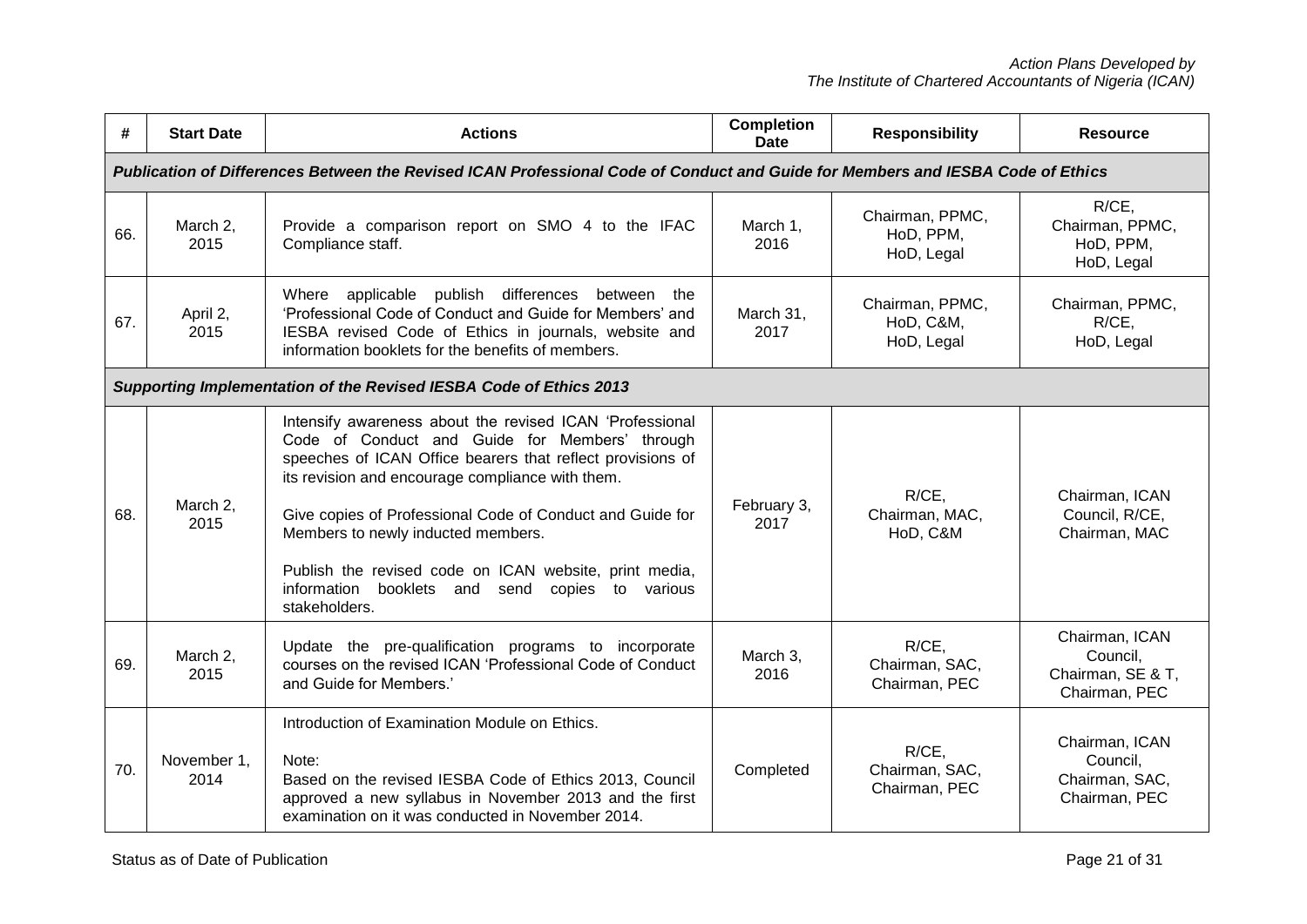| #   | <b>Start Date</b>   | <b>Actions</b>                                                                                                                                                                                                                                                                                                                                                                                                                                                                                                                                                                                                                                                       | <b>Completion</b><br>Date | <b>Responsibility</b>                                                        | <b>Resource</b>                                    |
|-----|---------------------|----------------------------------------------------------------------------------------------------------------------------------------------------------------------------------------------------------------------------------------------------------------------------------------------------------------------------------------------------------------------------------------------------------------------------------------------------------------------------------------------------------------------------------------------------------------------------------------------------------------------------------------------------------------------|---------------------------|------------------------------------------------------------------------------|----------------------------------------------------|
| 71. | November 1,<br>2014 | Regularly update the annual MCPE programs to<br>incorporate training on the revised ICAN Professional Code<br>of Conduct and Guide for Members.                                                                                                                                                                                                                                                                                                                                                                                                                                                                                                                      | Ongoing                   | Chairman, ICAN<br>Council, R/CE,<br>Chairman, ME&T                           | Chairman, ICAN<br>Council, R/CE,<br>Chairman, ME&T |
| 72. | November 1.<br>2014 | ICAN will continuously notify its members of all new,<br>proposed and revised Provisions of IESBA Code of Ethics,<br>and other Pronouncements issued by IESBA.                                                                                                                                                                                                                                                                                                                                                                                                                                                                                                       | Ongoing                   | R/CE,<br>Chairman, PPMC,<br>HoD, C&M                                         | $R/CE$ ,<br>Chairman, PPMC,<br>HoD, C&M            |
| 73. | Ongoing             | ICAN will continue to encourage its members to comment<br>on IESBA exposure drafts.                                                                                                                                                                                                                                                                                                                                                                                                                                                                                                                                                                                  | Ongoing                   | Chairman, ICAN<br>Council, R/CE,<br>Chairman, PPMC,<br>HoD, T& E             | R/CE,<br>Chairman, PPMC,<br>HoD, T&E               |
|     |                     | <b>Maintaining Ongoing Adoption Process</b>                                                                                                                                                                                                                                                                                                                                                                                                                                                                                                                                                                                                                          |                           |                                                                              |                                                    |
| 74. | Ongoing             | Maintaining the ongoing adoption process of the<br>Pronouncements of IESBA. This includes review of the<br>implementation of the agreed Action Plan and updating the<br>Action Plan for future activities as necessary.<br>Future activities that should be planned include:<br>Ongoing monitoring of new and revised IESBA<br>pronouncements;<br>Reducing differences between IESBA revised Code<br>$\bullet$<br>and ICAN Professional Code of Conduct and Guide for<br>Members; and<br>Monitoring ICAN members' activities via the QA review<br>$\bullet$<br>system to ensure they respect the revised ICAN<br>Professional Code of Conduct and Guide for members. | Ongoing                   | Chairman, ICAN<br>Council, R/CE,<br>Chairman, PPMC,<br>HoD, T&E,<br>HoD, PPM | R/CE,<br>Chairman, PPMC,<br>HoD, T&E,<br>HoD, PPM  |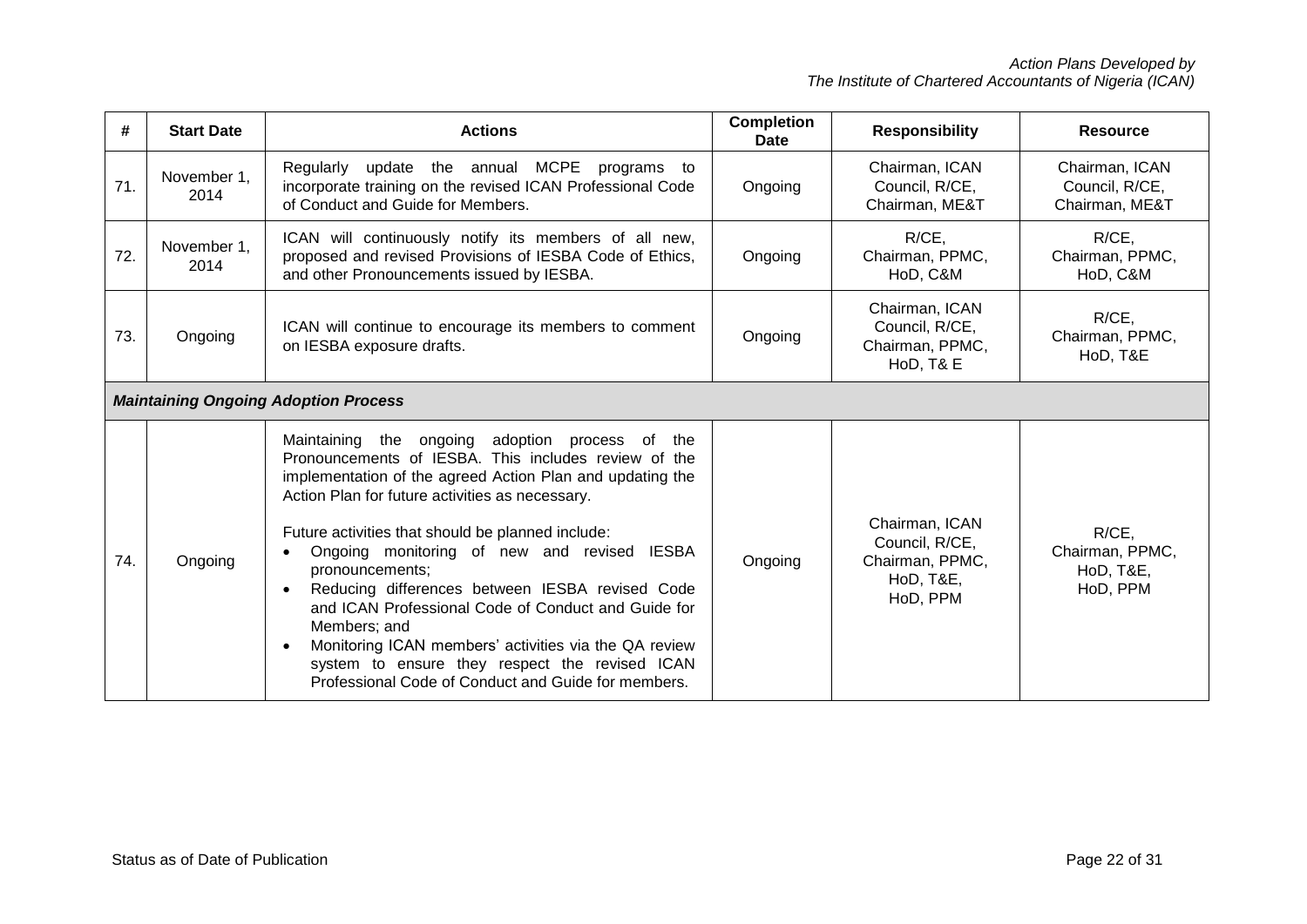| #                                              | <b>Start Date</b>    | <b>Actions</b>                                                                                                                                                                                                                                  | <b>Completion</b><br><b>Date</b> | <b>Responsibility</b>                                           | Resource                             |  |
|------------------------------------------------|----------------------|-------------------------------------------------------------------------------------------------------------------------------------------------------------------------------------------------------------------------------------------------|----------------------------------|-----------------------------------------------------------------|--------------------------------------|--|
| <b>Review of ICAN's Compliance Information</b> |                      |                                                                                                                                                                                                                                                 |                                  |                                                                 |                                      |  |
| 75.                                            | September 1,<br>2015 | On a six-month basis, technical teams are constituted to<br>review responses to IFAC Compliance Self-Assessment<br>Questionnaires with regards to SMO 4. Once updated,<br>inform IFAC Compliance staff to republish the updated<br>information. | Ongoing                          | Chairman, ICAN<br>Council, R/CE,<br>Chairman, PPMC,<br>HoD, T&E | R/CE,<br>Chairman, PPMC,<br>HoD, T&E |  |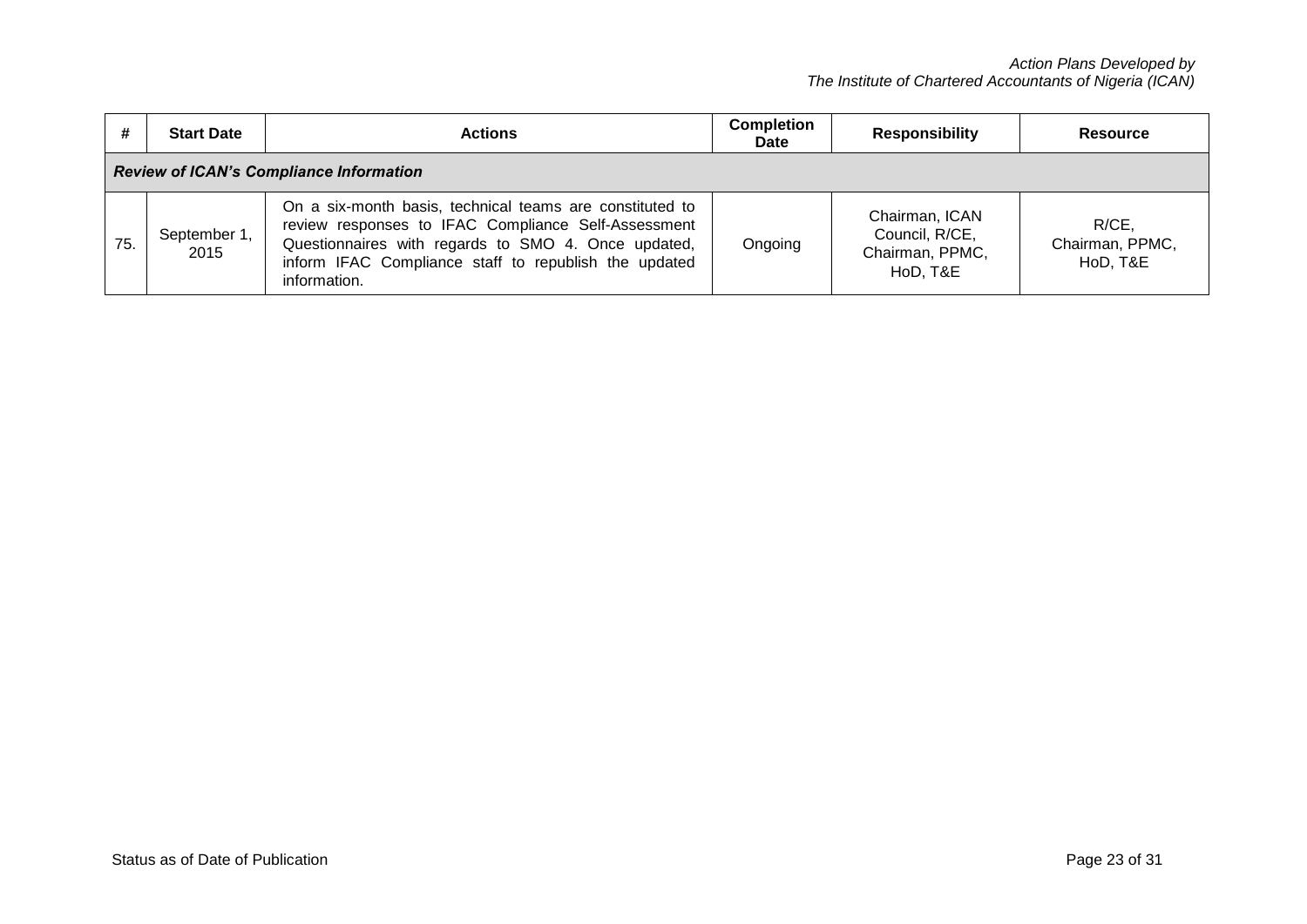Action Plan Subject: SMO 5–International Public Sector Accounting Standards and Other Pronouncements Issued by the IPSASB<br>Action Plan Objective: Consolidate on the strategy to facilitate issuance/adoption and implementatio **Action Plan Objective:** Consolidate on the strategy to facilitate issuance/adoption and implementation of Public Sector Accounting Standards by the Financial Reporting Council (FRC) of Nigeria

## **Background:**

The FRC of Nigeria is responsible for issuing/adopting Public Sector Accounting Standards (PSAS) in Nigeria. In line with its Roadmap, FRC has commenced a phased-adoption of International Public Sector Accounting Standards (IPSASs) from January 1, 2014. The Office of the Accountant-General of the Federation is currently driving the implementation process of IPSAS in Nigeria. ICAN is undertaking some awareness activities and capacity building initiatives on IPSASs.

| #   | <b>Start Date</b>                                                             | <b>Actions</b>                                                                                                                                                                                                     | <b>Completion</b><br>Date | <b>Responsibility</b>                                              | <b>Resource</b>                                                        |  |  |  |
|-----|-------------------------------------------------------------------------------|--------------------------------------------------------------------------------------------------------------------------------------------------------------------------------------------------------------------|---------------------------|--------------------------------------------------------------------|------------------------------------------------------------------------|--|--|--|
|     | Promoting the Use of International Public Sector Accounting Standards (IPSAS) |                                                                                                                                                                                                                    |                           |                                                                    |                                                                        |  |  |  |
| 76. | July 1,<br>2011                                                               | Through its members on the governing board, ICAN is<br>continuously supporting the FRC's implementation of<br>IPSASs and the activities of the International Public Sector<br>Accounting Standards Board (IPSASB). | Ongoing                   | Chairman, ICAN<br>Council, R/CE,<br>Chairman, PFMFB                | Chairman, ICAN<br>Council, R/CE,<br>Chairman, PPMC,<br>Chairman, PFMFB |  |  |  |
| 77. | January 2,<br>2012                                                            | ICAN Public Finance Management Faculty (PFMF) is<br>collaborating with the Office of the Accountant-General of<br>the Federation and FRC to further create awareness and<br>build capacity in the Public Sector.   | Ongoing                   | $R/CE$ ,<br>Chairman, PFMFB                                        | Chairman, ICAN<br>Council, R/CE,<br>Chairman, PFMFB                    |  |  |  |
| 78. | January 2,<br>2013                                                            | ICAN will continue to notify its members of all new,<br>proposed and revised IPSASs, and Other Pronouncements<br>issued by IPSASB.                                                                                 | Ongoing                   | $R/CE$ ,<br>Chairman, PPMC,<br>Chairman, PFMFB                     | $R/CE$ ,<br>Chairman, PFMFB,<br>Chairman, PPMC                         |  |  |  |
| 79. | January 2,<br>2013                                                            | ICAN will continue to encourage its members to comment<br>on IPSAS exposure drafts.                                                                                                                                | Ongoing                   | $R/CE$ ,<br>Chairman, PPMC,<br>Chairman, PFMFB,<br>Chairman, TRPPC | $R/CE$ ,<br>Chairman, PFMFB,<br>Chairman, PPMC,<br>Chairman, TRPPC     |  |  |  |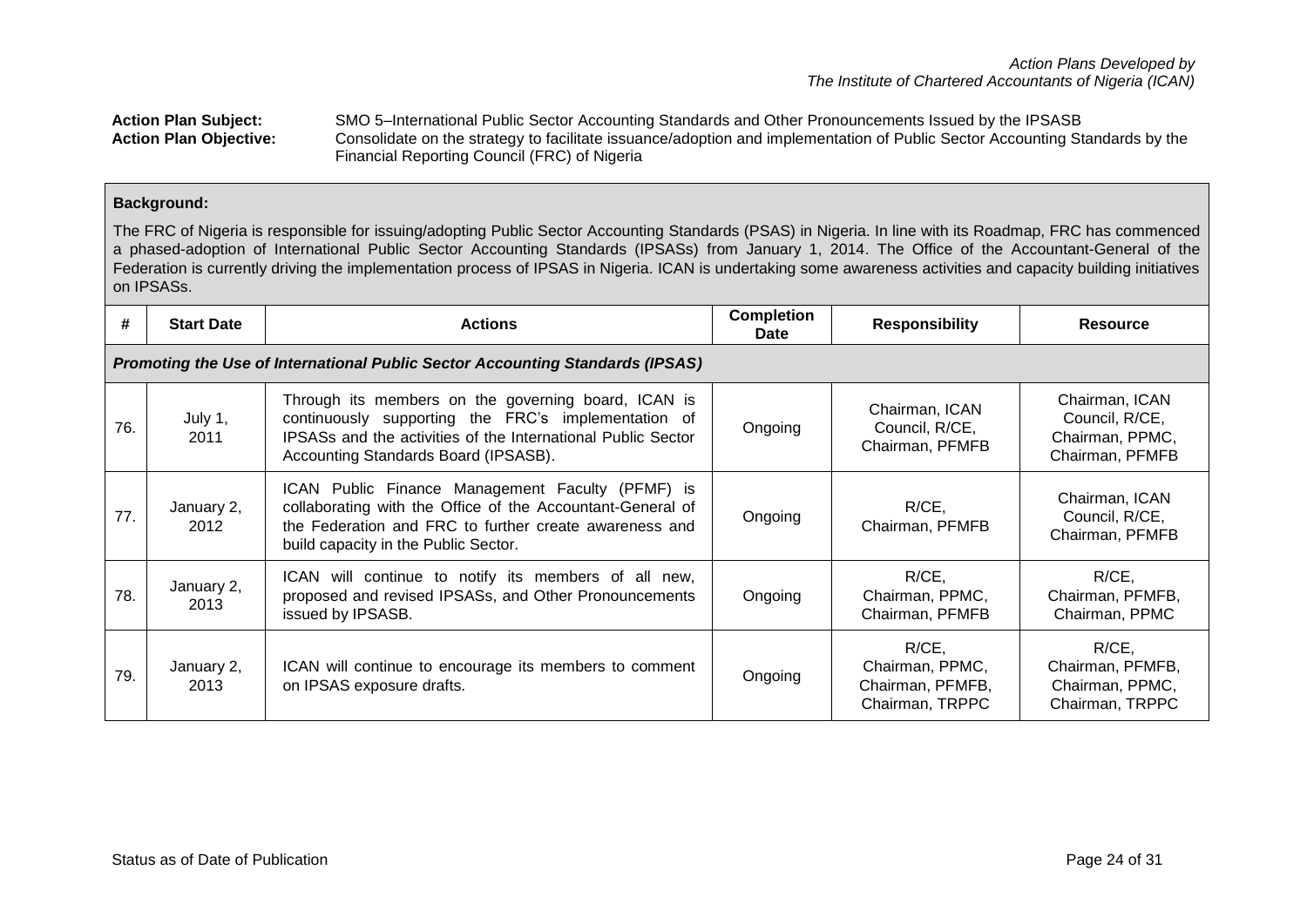| #   | <b>Start Date</b>                              | <b>Actions</b>                                                                                                                                                                                                                                                                                                                                                                                                                                                                                                                         | <b>Completion</b><br><b>Date</b> | <b>Responsibility</b>                             | <b>Resource</b>                                                                                    |  |
|-----|------------------------------------------------|----------------------------------------------------------------------------------------------------------------------------------------------------------------------------------------------------------------------------------------------------------------------------------------------------------------------------------------------------------------------------------------------------------------------------------------------------------------------------------------------------------------------------------------|----------------------------------|---------------------------------------------------|----------------------------------------------------------------------------------------------------|--|
| 80. | February 1,<br>2011                            | The Office of the Accountant- General of the Federation<br>entered into a "twinning" arrangement with CIPFA and ICAN<br>to strengthen the Federal Treasury Academy.<br>CIPFA is working with ICAN to develop a joint certification<br>in PFM. The certification is to be based on CIPFA's existing<br>International Certificate and Diploma, adapted as necessary<br>in Nigeria.<br>Note:<br>ICAN is collaborating with CIPFA to run a Treasury<br>Academy in Abuja that is responsible for capacity building<br>in the Public Sector. | Ongoing                          | Chairman, ICAN<br>Council, R/CE,<br>Chairman, PEC | Accountant-General of<br>the Federation,<br>CIPFA CEO,<br>Chairman, ICAN<br>Council, Chairman, PEC |  |
|     |                                                | <b>Maintaining Ongoing Adoption Process</b>                                                                                                                                                                                                                                                                                                                                                                                                                                                                                            |                                  |                                                   |                                                                                                    |  |
| 81. | November 1,<br>2011                            | Continue to support the Office of the Accountant-General of<br>the Federation and FRC's ongoing IPSAS implementation<br>process. This includes review of the implementation of the<br>agreed Action Plan and updating the Action Plan for future<br>activities as necessary.<br>Future activities that should be planned include assisting<br>the Office of the Accountant-General of the Federation and<br>FRC in reviewing new and amended IPSAS in an ongoing<br>manner and providing comments on IPSASB exposure<br>drafts.        | Ongoing                          | Chairman, ICAN<br>Council, R/CE                   | Chairman, ICAN<br>Council, Chairman,<br><b>PFMFB</b>                                               |  |
|     | <b>Review of ICAN's Compliance Information</b> |                                                                                                                                                                                                                                                                                                                                                                                                                                                                                                                                        |                                  |                                                   |                                                                                                    |  |
| 82. | September 1,<br>2015                           | On a six-month basis, technical teams are constituted to<br>review responses to IFAC Compliance Self-Assessment<br>Questionnaires with regards to SMO 5. Once updated,<br>inform IFAC Compliance staff to republish the updated<br>information.                                                                                                                                                                                                                                                                                        | Ongoing                          | Chairman, ICAN<br>Council, R/CE,<br>HoD, T&E      | Chairman, ICAN<br>Council, Chairman,<br>PPMC.<br>HoD, T&E                                          |  |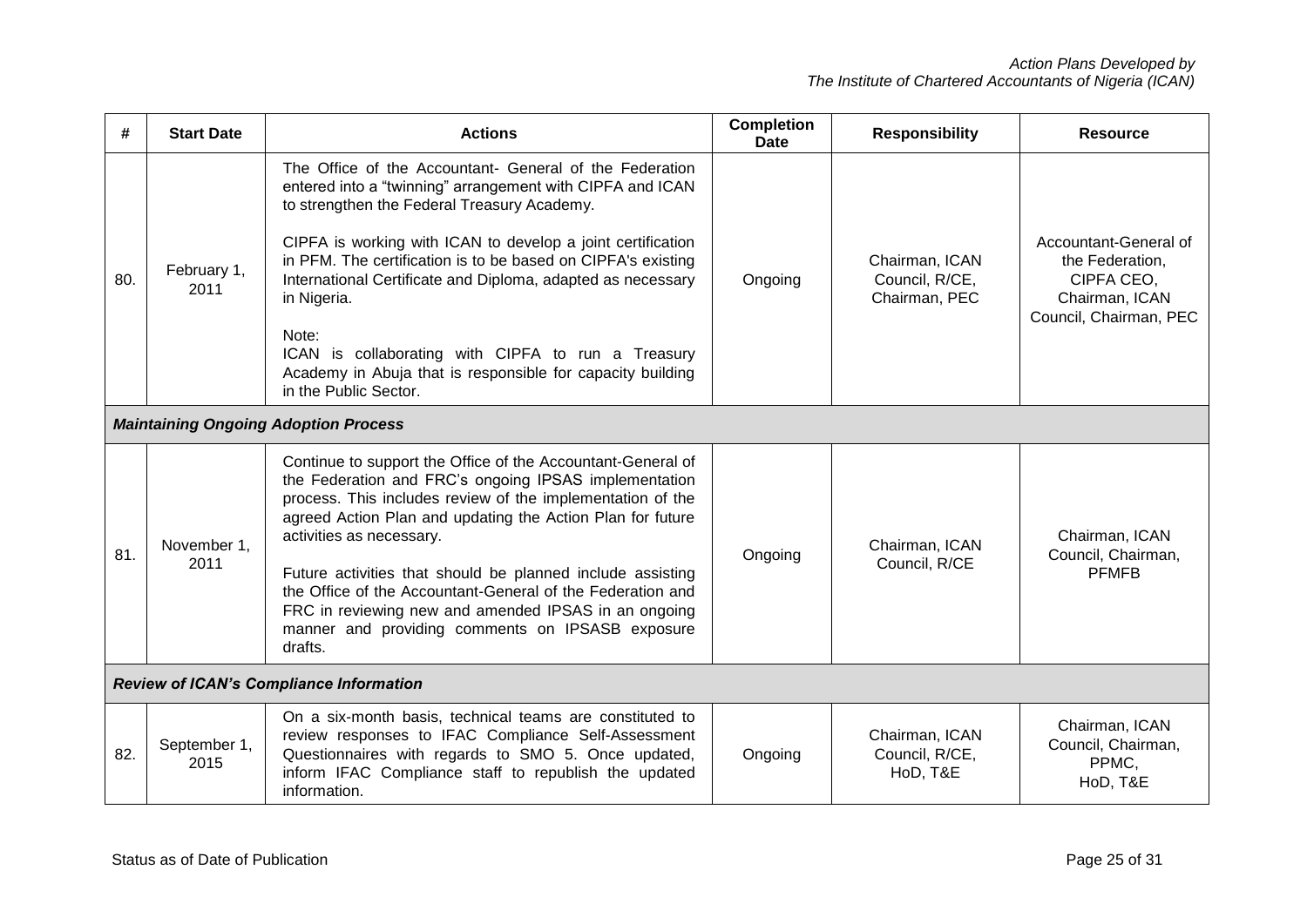| <b>Action Plan Subject:</b>   | SMO 6-Investigation and Discipline                          |
|-------------------------------|-------------------------------------------------------------|
| <b>Action Plan Objective:</b> | Implement Enhanced Investigation and Disciplinary Processes |

The Institute's Investigating and Disciplinary System is provided for by the ICAN Act and the Professional Code of Conduct & Guide For Members. Investigation and discipline of erring members is primarily initiated through complaints against members of the Institute by the public. In carrying out its duties, the Accountants Investigating Panel (AIP), the body tasked with the responsibility of investigating complaints, invites both the complainant and the member to its investigative meeting (s). At the end of investigation, the AIP may, where there is a prima facie case, refer the case for trial to the Accountants' Disciplinary Tribunal (ADT) or where there is no prima facie case established against such member, the case is completed by sending a *Concluding Report* to the parties.

In line with its enabling Act, ICAN has implemented mechanisms for investigating and disciplining its members for breach of professional standards and misconduct. ICAN I&D mechanisms incorporate the major requirements of SMO 6. The Institute has also developed activities to further raise its members' awareness of these mechanisms including the publication of information booklets containing Disciplinary Procedures and Investigating Panel Procedural Rules as well as publication of judgements of Accountants' Disciplinary Tribunal.

The ADT heard eighteen (18) cases during the year 2014. Eleven (11) of these were concluded. Sanctions meted to such erring members include: SUSPENSION, ranging from one to ten years – 6; PAYMENT OF FINE – 1; BOTH SUSPENSION & FINE – 4. While one case was struck out, another was acquitted of the charge(s) against him and then another cautioned/warned. The ADT equally referred one case back to the AIP.

| #   | <b>Start Date</b>                                     | <b>Actions</b>                                                                                                                                                                     | <b>Completion</b><br><b>Date</b> | <b>Responsibility</b>                             | Resource                                                                                            |  |  |  |
|-----|-------------------------------------------------------|------------------------------------------------------------------------------------------------------------------------------------------------------------------------------------|----------------------------------|---------------------------------------------------|-----------------------------------------------------------------------------------------------------|--|--|--|
|     | <b>Sustaining Awareness of the I&amp;D Mechanisms</b> |                                                                                                                                                                                    |                                  |                                                   |                                                                                                     |  |  |  |
| 83. | June 1,<br>2013                                       | Continue to hold awareness seminars/workshops on the<br>provisions of ICAN Professional Code of Conduct and<br>Guide for Members and Investigation<br>& Disciplinary<br>processes. | Ongoing                          | $R/CE$ ,<br>Chairman, ICAN<br>Council, HoD, Legal | <b>External Legal</b><br>Counsels,<br>Panel members,<br>HoD, Legal                                  |  |  |  |
| 84. | June 1,<br>2013                                       | Provide information and guidance notes to members about<br>the enhanced I&D processes.                                                                                             | Ongoing                          | Chairman, ICAN<br>Council, R/CE,<br>HoD, Legal    | Chairman, ICAN<br>Council, R/CE,<br><b>External Legal</b><br>Counsels, Panel<br>members, HoD, Legal |  |  |  |
| 85. | June 1,<br>2011                                       | Disseminate information on appeal procedures via ICAN<br>journals, website, Annual Reports and special publication of<br>cases decided by Accountants' Disciplinary Tribunal.      | Ongoing                          | Chairman, ICAN<br>Council, R/CE,<br>HoD, Legal    | Chairman, ICAN<br>Council, R/CE,<br><b>External Legal</b><br>Counsels, Panel<br>members, HoD, Legal |  |  |  |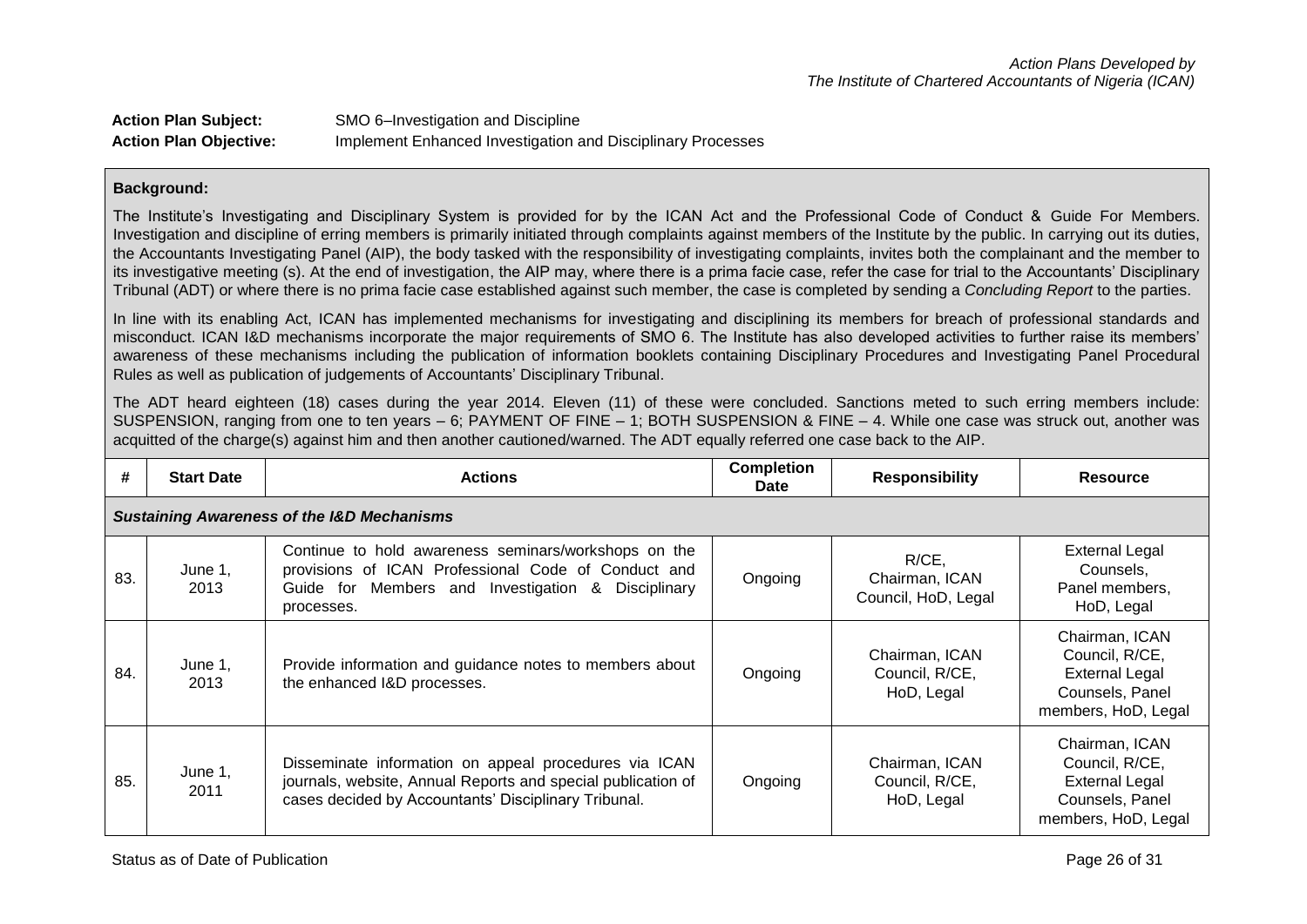| #   | <b>Start Date</b>                    | <b>Actions</b>                                                                                                                                                                 | <b>Completion</b><br><b>Date</b> | <b>Responsibility</b>                          | <b>Resource</b>                                                                                     |  |  |
|-----|--------------------------------------|--------------------------------------------------------------------------------------------------------------------------------------------------------------------------------|----------------------------------|------------------------------------------------|-----------------------------------------------------------------------------------------------------|--|--|
|     | <b>Maintaining Ongoing Processes</b> |                                                                                                                                                                                |                                  |                                                |                                                                                                     |  |  |
| 86. | Ongoing                              | Review the processes implemented for the investigation of<br>complaints to ensure they are functioning as intended.                                                            | Ongoing                          | Chairman, ICAN<br>Council, R/CE,<br>HoD, Legal | Chairman, ICAN<br>Council, External Legal<br>Counsel,<br>Panel members,<br>HoD, Legal,              |  |  |
| 87. | June 1.<br>2015                      | Set time line of not more than two years for the disposal of<br>disciplinary cases.                                                                                            | Ongoing                          | Chairman, ICAN<br>Council, R/CE,<br>HoD, Legal | Chairman, ICAN<br>Council, R/CE,<br>HoD, Legal                                                      |  |  |
| 88. | June 1,<br>2011                      | Regularly conduct training and re-training for Panel<br>members and staff of Legal Department on investigations<br>including information-based approaches and confidentiality. | Ongoing                          | Chairman, ICAN<br>Council, R/CE,<br>HoD, Legal | Chairman, ICAN<br>Council, R/CE,<br><b>External Legal</b><br>Counsels, Panel<br>members, HoD, Legal |  |  |
| 89. | June 1,<br>2011                      | Evaluate independence of Panel members to ensure<br>objectivity.                                                                                                               | Ongoing                          | Chairman, ICAN<br>Council, R/CE,<br>HoD, Legal | Chairman, ICAN<br>Council, R/CE,<br><b>External Legal</b><br>Counsels, Panel<br>members, HoD, Legal |  |  |
| 90. | June 1,<br>2015                      | Review the established tracking mechanisms for all cases<br>to prevent undue delays.                                                                                           | Ongoing                          | Chairman, ICAN<br>Council, R/CE,<br>HoD, Legal | Chairman, ICAN<br>Council, R/CE,<br><b>External Legal</b><br>Counsels, Panel<br>members, HoD, Legal |  |  |
| 91. | June 1,<br>2011                      | Maintain records of cases and judgements during retention<br>period as provided by the relevant legislations.                                                                  | Ongoing                          | Chairman, ICAN<br>Council, R/CE,<br>HoD, Legal | Chairman, ICAN<br>Council, R/CE,<br><b>External Legal</b><br>Counsels, Panel<br>members, HoD, Legal |  |  |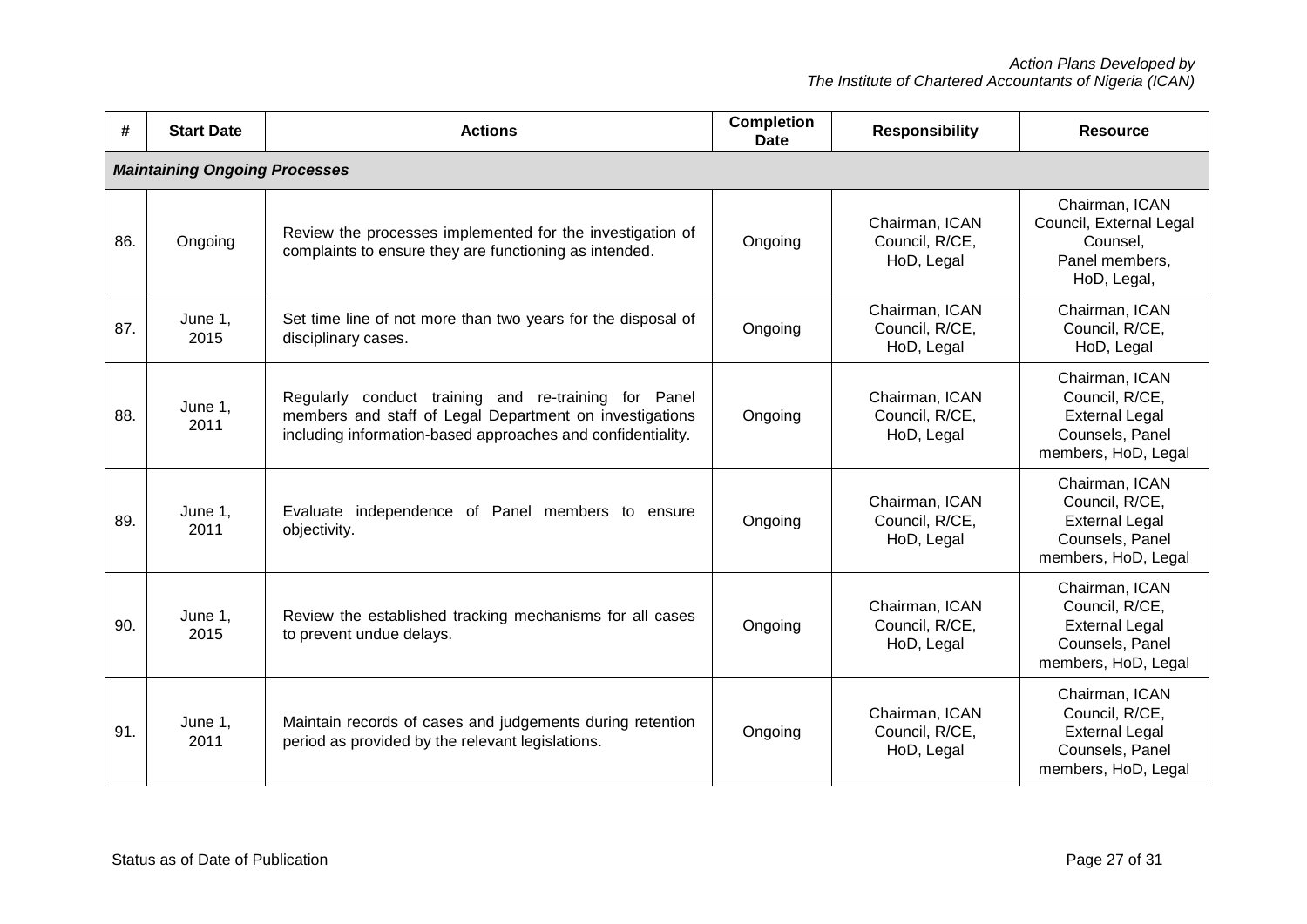| #                                              | <b>Start Date</b>    | <b>Actions</b>                                                                                                                                                                                                                                  | <b>Completion</b><br>Date | <b>Responsibility</b>                          | <b>Resource</b>                                                                                     |
|------------------------------------------------|----------------------|-------------------------------------------------------------------------------------------------------------------------------------------------------------------------------------------------------------------------------------------------|---------------------------|------------------------------------------------|-----------------------------------------------------------------------------------------------------|
| 92.                                            | June 1,<br>2011      | Review ICAN Act to assess whether adequate provisions<br>for powers of investigations continue to be set in<br>accordance with SMO 6 requirements.                                                                                              | Ongoing                   | Chairman, ICAN<br>Council, R/CE,<br>HoD, Legal | Chairman, ICAN<br>Council, R/CE,<br><b>External Legal</b><br>Counsels, Panel<br>members, HoD, Legal |
| 93.                                            | June 1,<br>2011      | Ensure that the Institute provides sufficient human and<br>financial resources to deal with non-compliance issues.                                                                                                                              | Ongoing                   | Chairman, ICAN<br>Council, R/CE,<br>HoD, Legal | Chairman, ICAN<br>Council, R/CE,<br><b>External Legal</b><br>Counsels, Panel<br>members, HoD, Legal |
| 94.                                            | June 1,<br>2011      | Maintain I&D processes in accordance with SMO 6<br>requirements. This includes review of the implementation of<br>the agreed Action Plan and updating the Action Plan for<br>future activities as necessary.                                    | Ongoing                   | Chairman, ICAN<br>Council, R/CE,<br>HoD, Legal | Chairman, ICAN<br>Council, R/CE,<br><b>External Legal</b><br>Counsels, Panel<br>members, HoD, Legal |
| <b>Review of ICAN's Compliance Information</b> |                      |                                                                                                                                                                                                                                                 |                           |                                                |                                                                                                     |
| 95.                                            | September 1,<br>2015 | On a six-month basis, technical teams are constituted to<br>review responses to IFAC Compliance Self-Assessment<br>Questionnaires with regards to SMO 6. Once updated,<br>inform IFAC Compliance staff to republish the updated<br>information. | Ongoing                   | Chairman, ICAN<br>Council, R/CE,<br>HoD, Legal | Chairman, ICAN<br>Council, R/CE,<br><b>External Legal</b><br>Counsels, Panel<br>members, HoD, Legal |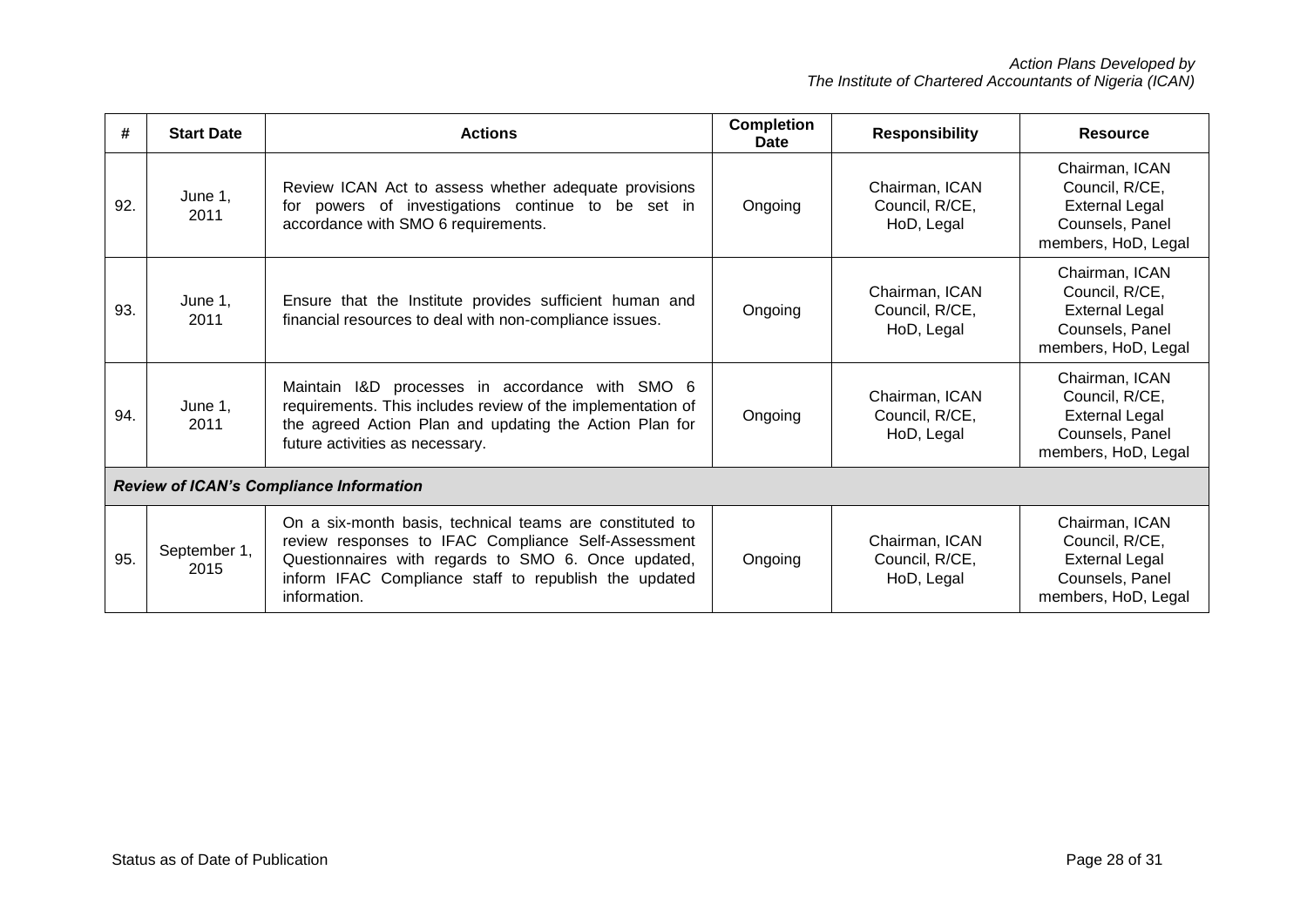| <b>Action Plan Subject:</b>   | SMO 7-International Financial Reporting Standards and Other Pronouncements issued by the IASB |
|-------------------------------|-----------------------------------------------------------------------------------------------|
| <b>Action Plan Objective:</b> | Supporting FRC's efforts to effectively implement IFRS                                        |

The FRC of Nigeria, established by Act No. 6, 2011, in which ICAN has two representatives on the Board, has legal responsibility for issuing/adopting accounting standards in Nigeria. FRC has adopted by reference the International Financial Reporting Standards (IFRSs) as framework for financial reporting in Nigeria.

The Roadmap for its adoption was approved by the Federal Executive Council of Nigeria on September 2, 2010 as follows:

- 1. Listed Entities and significant Public Interest Entities: January 1, 2012.
- 2. Other Public Interest Entities: January 1, 2013.
- 3. Small and Medium-sized Enterprises (SMEs): January 1, 2014.

Process commenced with creation of awareness on IFRS. It was followed by education and training of stakeholders and finally drawing of a roadmap for implementation.

The IFRSs was adopted by reference.

ICAN has commenced the building of human capacity and running of certification programmes on IFRSs in an ongoing manner and is further assisting its members with the implementation of the Standards.

| #   | <b>Start Date</b>                      | <b>Actions</b>                                                                                                                                               | <b>Completion</b><br>Date | <b>Responsibility</b>                                             | <b>Resource</b>                                                        |  |  |  |
|-----|----------------------------------------|--------------------------------------------------------------------------------------------------------------------------------------------------------------|---------------------------|-------------------------------------------------------------------|------------------------------------------------------------------------|--|--|--|
|     | <b>Supporting FRC in Adopting IFRS</b> |                                                                                                                                                              |                           |                                                                   |                                                                        |  |  |  |
| 96. | Ongoing                                | sensitisation<br>stakeholders<br>Continuous<br>of<br>the<br>on<br>implications of the adoption of IFRSs.                                                     | Ongoing                   | Chairman, ICAN<br>Council, R/CE,<br>Chairman, FRFB                | Chairman, ICAN<br>Council, R/CE                                        |  |  |  |
| 97. | June 1,<br>2015                        | Build capacity of members in IFRSs. Regularly review the<br>ongoing CFMF certification program in IFRSs. Hold skill<br>renewal sessions under MCPE programs. | Ongoing                   | Chairman, ICAN<br>Council, R/CE,<br>HoD, Faculties                | Chairman, ICAN<br>Council, R/CE,<br>Chairman, FRFB,<br>Chairman, PFMFB |  |  |  |
| 98. | June 1,<br>2015                        | Continue to support FRC to review relevant legislations.                                                                                                     | Ongoing                   | Chairman, ICAN<br>Council, R/CE,<br>Chairman, FRFB,<br>HoD, Legal | Chairman, ICAN<br>Council, R/CE,<br>Chairman, FRFB,<br>HoD, Legal      |  |  |  |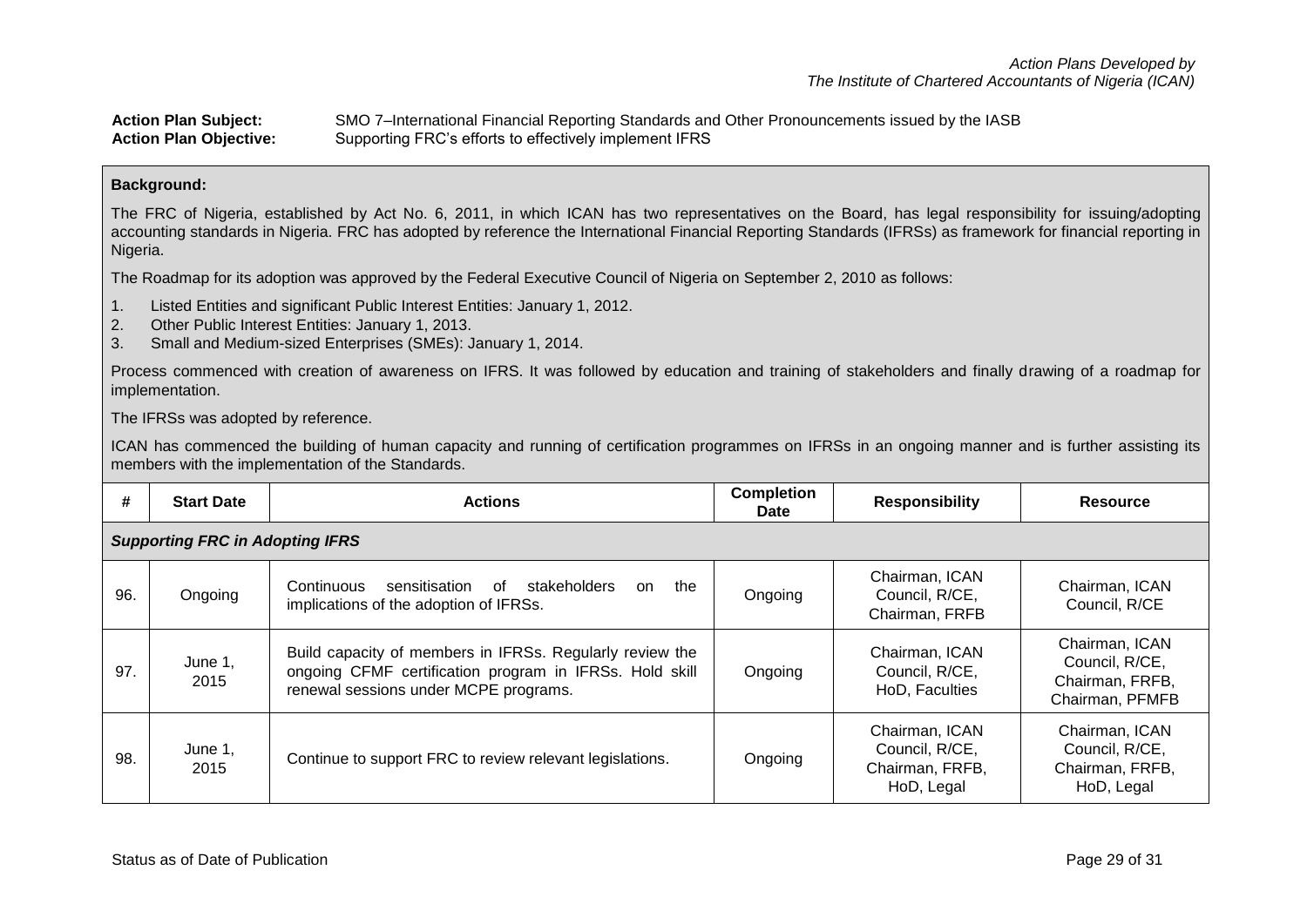| #    | <b>Start Date</b>                        | <b>Actions</b>                                                                                                                                                                                                                                                                                                                                                                                                                               | <b>Completion</b><br><b>Date</b> | <b>Responsibility</b>                                                                    | <b>Resource</b>                                                                          |
|------|------------------------------------------|----------------------------------------------------------------------------------------------------------------------------------------------------------------------------------------------------------------------------------------------------------------------------------------------------------------------------------------------------------------------------------------------------------------------------------------------|----------------------------------|------------------------------------------------------------------------------------------|------------------------------------------------------------------------------------------|
|      | <b>Supporting Implementation of IFRS</b> |                                                                                                                                                                                                                                                                                                                                                                                                                                              |                                  |                                                                                          |                                                                                          |
| 99.  | January 2,<br>2015                       | ICAN will continue to hold joint seminars/workshops with<br>FRC to increase Professional Accountants' technical<br>competence on IFRSs.                                                                                                                                                                                                                                                                                                      | Ongoing                          | Chairman, ICAN<br>Council, R/CE                                                          | Chairman, ICAN<br>Council, R/CE                                                          |
| 100. | November 2,<br>2014                      | Update the Institute's professional examination curricula<br>and MCPE programs in accordance with revised IFRS.                                                                                                                                                                                                                                                                                                                              | Completed                        | Chairman, ICAN<br>Council, R/CE,<br>Chairman, ME & T,<br>Chairman, PEC,<br>Chairman, SAC | Chairman, ICAN<br>Council, R/CE,<br>Chairman, ME & T,<br>Chairman, PEC,<br>Chairman, SAC |
| 101. | January 2,<br>2013                       | ICAN will continue to inform its members of all new,<br>proposed and revised IFRS and Other Pronouncements<br>issued by IASB.                                                                                                                                                                                                                                                                                                                | Ongoing                          | Chairman, ICAN<br>Council, R/CE,<br>Chairman, ME & T,<br>Chairman, PEC,<br>Chairman, SAC | Chairman, ICAN<br>Council, R/CE,<br>Chairman, ME & T,<br>Chairman, PEC,<br>Chairman, SAC |
| 102. | January 2,<br>2013                       | ICAN will continue to encourage its members to comment<br>on IASB exposure drafts.                                                                                                                                                                                                                                                                                                                                                           | Ongoing                          | Chairman, ICAN<br>Council, R/CE,<br>Chairman, ME & T<br>Chairman, PEC<br>Chairman, SAC   | Chairman, ICAN<br>Council, R/CE,<br>Chairman, ME & T,<br>Chairman, PEC,<br>Chairman, SAC |
|      | <b>Maintaining Ongoing Processes</b>     |                                                                                                                                                                                                                                                                                                                                                                                                                                              |                                  |                                                                                          |                                                                                          |
| 103. | January 2,<br>2013                       | Continue to encourage and support FRC to further<br>implement the ongoing adoption process with IASB<br>Standards. This includes review of the implementation of<br>the agreed Action Plan and updating the Action Plan for<br>future activities as necessary.<br>Future activities that should be planned include ongoing<br>monitoring of members' activities through the QA review<br>system to ensure they comply with the revised IFRS. | Ongoing                          | Chairman, ICAN<br>Council, R/CE,<br>Chairman, ME & T,<br>Chairman, PEC,<br>Chairman, SAC | Chairman, ICAN<br>Council, R/CE,<br>Chairman, ME & T,<br>Chairman, PEC,<br>Chairman, SAC |